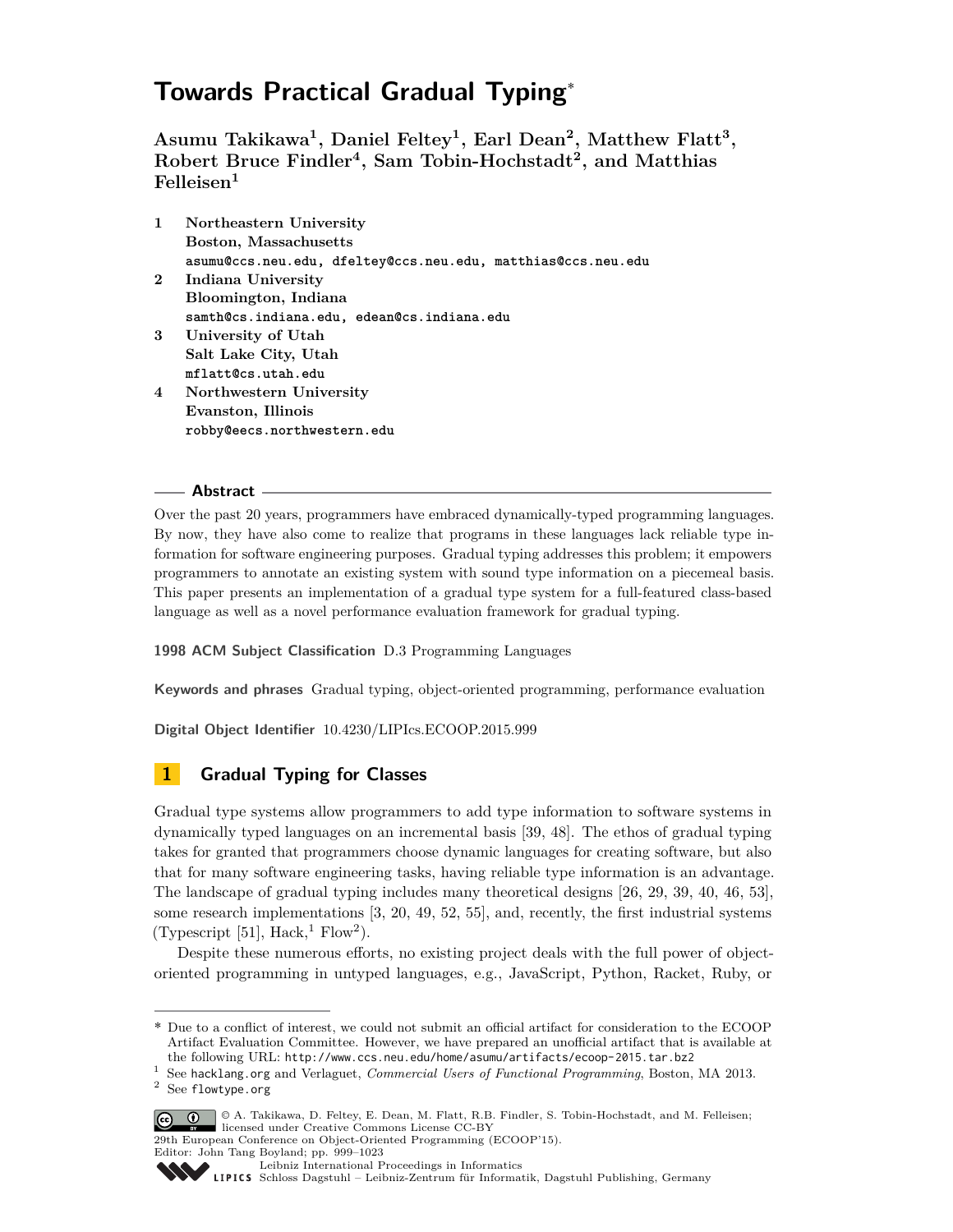```
(define C1
  (class object% (super-new)
    (define/public (m) "c1")))
(define C2
  (class object% (super-new)
    (define/public (m) "c2")))
; f is a mixin, result inherits from C
(define (f C)
  (class C (super-new)
    (define/public (n)
      (send this m))))
(define-values (C1 \times C2 \times)(values (f C1) (f C2)))
                                             class C1(object):
                                                def __init__(self): pass
                                               def m(self): return "c1"
                                             class C2(object):
                                                def __init__(self): pass
                                                def m(self): return "c2"
                                             # f is a mixin, result inherits from C
                                             def f(C):
                                               class Sub(C):
                                                 def __init__(self): pass
                                                  def n(self): return self.m()
                                                return Sub
                                             c1cls, c2cls = f(C1), f(C2)
```
**Figure 1** First-class classes in both Racket (left) and Python (right)

Smalltalk. Among other things, such languages come with reflective operations on classes or classes as first-class run-time values. See figure [1](#page-1-0) for an abstracted example of functions operating on classes.[3](#page-1-1) While users of dynamically-typed languages embrace this flexibility and develop matching programming idioms, these linguistic features challenge the designers of gradual type systems. Only highly experimental languages in the statically typed world [34] support such operations on classes, and only our previous theoretical design [46] deals with the problem of how to turn such a type system into a sound gradual type system.

This paper presents the first *implementation* of a sound gradual type system for a higher-order, class-based, practical OO language that supports runtime class composition. Abstractly, it makes three concrete contributions: (1) design principles for gradual typing in a higher-order, object-oriented context, (2) a new mechanism to make the soundness-ensuring contract system performant, and (3) a novel performance analysis framework for gradual type systems. Our project is based on the Racket language [18], because it comes with a typical untyped class system [16] and a gradual type system [49] implemented as a library [50]. Furthermore, our previous theoretical design [46] was made with Typed Racket in mind.

Section 2 describes the design and its base principles, while sections 3 and 4 explain the evaluation. Section 5 presents related work; section 6 suggests general lessons.

# <span id="page-1-3"></span>**2 The Design Space**

The design of object-oriented Typed Racket (TR) is informed by basic principles and a formative<sup>[4](#page-1-2)</sup> evaluation. The first subsection explains the principles. The second illustrates them with a series of examples, focusing on how TR accommodates existing untyped idioms. The remainder sketches the challenges, solutions, and limitations.

<span id="page-1-1"></span><sup>3</sup> We thank Laurence Tratt for inspiring the Python version.

<span id="page-1-2"></span><sup>4</sup> We borrow the terms "formative evaluation" and "summative evaluation" from the education community [36]. A *formative evaluation* informs the design process; a *summative evaluation* assesses its outcome.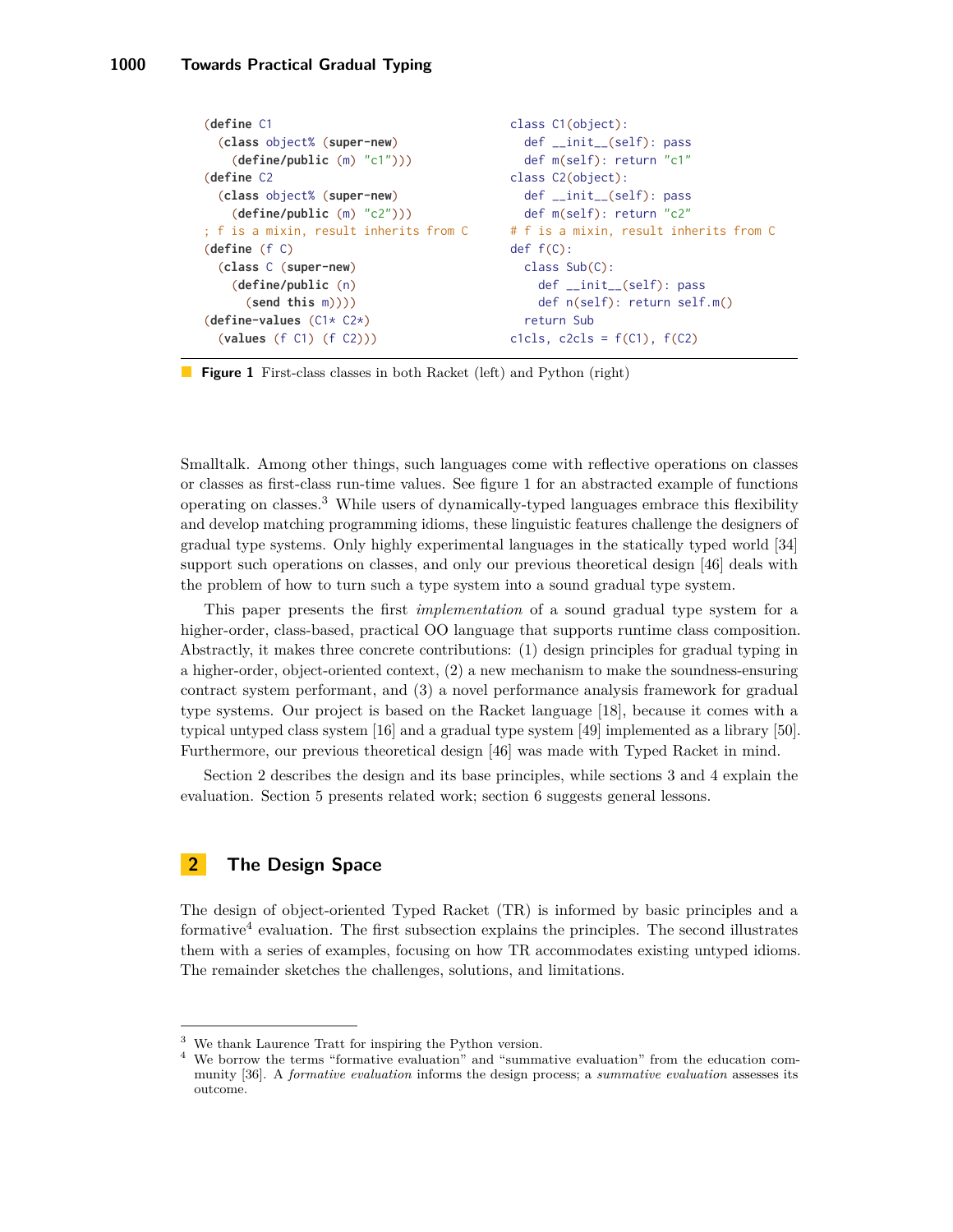<span id="page-2-0"></span>

Figure 2 Design principles for Typed OO Racket

#### <span id="page-2-1"></span> $2.1$ **By Principle**

The design principles of TR fall into two categories: those derived from our previous work on a gradually typed calculus of first-class classes [46] and our practical implementation experiences. Figure 2 presents these principles in two columns that correspond to the two categories: the theoretical principles on the left and their induced implementation concerns on the right.

**Theoretical principles (1–4)** Racket supports classes as first-class values, giving rise to design patterns such as mixins and traits [16]. Class expressions produce class values that freely flow through the program, including functions and data structures:

```
; several class values used at run-time
(define (make-class base-class)
  (class base-class
    (super-new)
    (define/public (new-method arg) ....)))
(define c% (make-class object%))
(list c % c % c %)
```
The first line shows a function that maps a class to a subclass. Such functions are *mixins* because they add new points to an existing class hierarchy. The second line shows a use of the mixin, the third one a list of three class values.

Since class values may appear anywhere and without a statically-known name, we cannot simply identify classes by their names as in *nominal type systems* such as those of Java or  $C#$ . Instead we introduce class types that are compared *structurally*. Put differently, classes are not identified just by a name, but by the types of their members (i.e., methods, fields, etc.). This matches up with principle  $(2)$  in figure 2; it is also unsurprising as other researchers have proposed a similar approach  $[3, 5, 8, 33, 52]$ .

Furthermore, the type system must distinguish the types of classes from the types of objects, because expressions can yield either of these; see principle 1. In addition, class types must support polymorphism because mixins are parametrized over base classes. To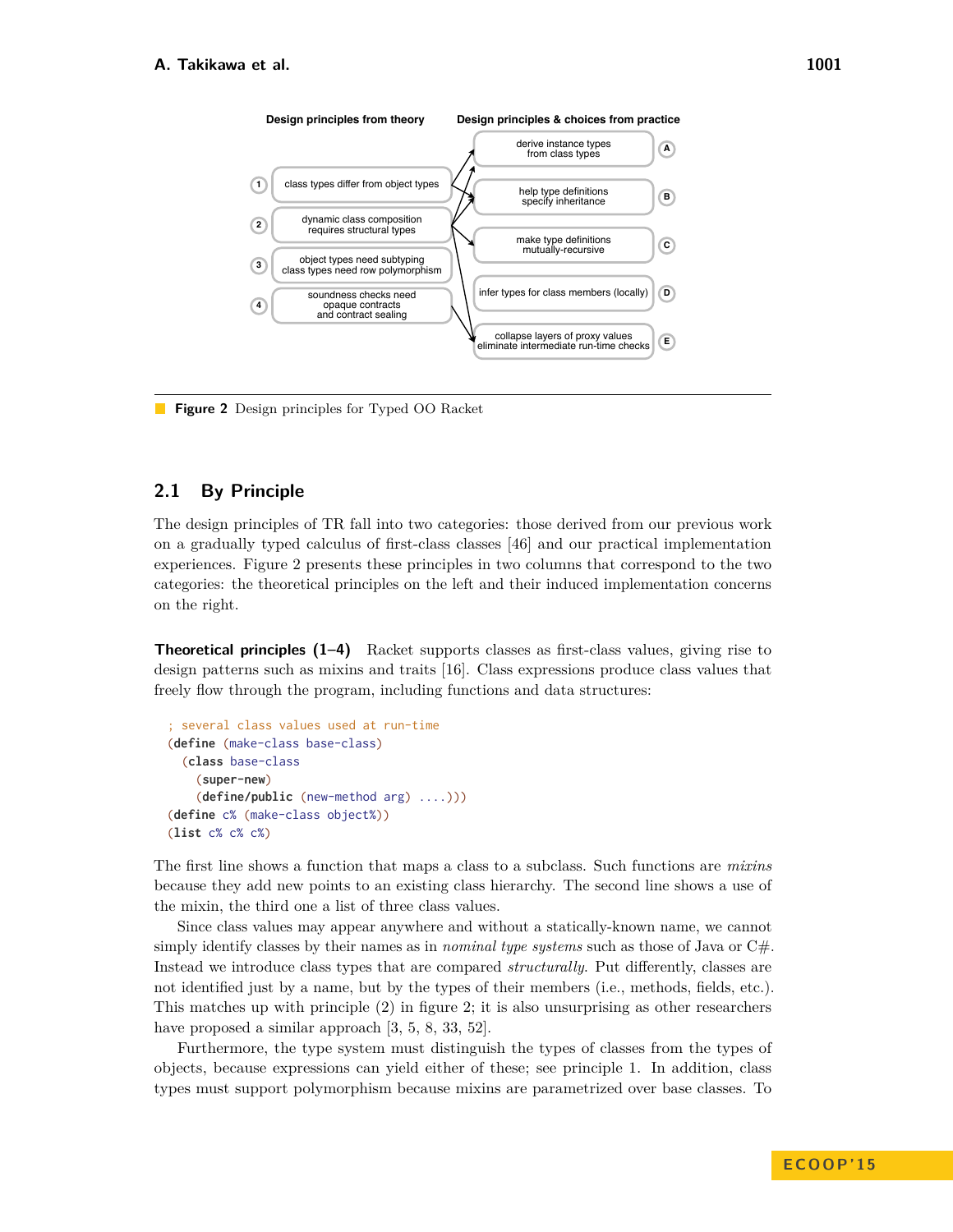accommodate this idiom, TR's type system borrows *row polymorphism* from the extensible record and object literature; see principle 3.

By (3), the type system restricts row polymorphism to class types and disallows *width subtyping*; allowing both is unsound [46]. Conversely, it accommodates existing design patterns via object types that have width subtyping but lack row polymorphism.

Unlike an ordinary type system, a *gradual* type system must also support the sound interoperation of typed and untyped code. In TR, *higher-order contracts* mediate these interactions. Concretely, when a typed module in a gradually-typed language exports to/imports from an untyped one, the type system must translate any type specifications into contracts that uphold the type's invariants at run-time. On top of ordinary class contracts [44], principle (4) requires *sealing* contracts for protecting mixins and *opaque* contracts that prevent untyped programs from accessing hidden methods on objects. These contracts are applied to the actual class values that flow to untyped code, and thus the untyped code always interacts with typed values through a protective wrapper that identifies type violations by *blaming* the responsible untyped code.

**Practical principles (A–E)** Principles based on a small calculus [46] never suffice for a real-world design. In the process of creating TR's gradual type system, five additional design concepts emerged, which we consider as fundamental as the theoretical ones.

The separation of class types from object types calls for a linguistic mechanism that derives types of instances from types of classes or vice versa. The key to this syntax design is to choose a convenient default choice. From this perspective, it is important that instance types are easily synthesizeable from a class type while the type of an instance lacks information—e.g., the constructor—that is needed to reconstruct the type of the class. This insight naturally leads to a choice that makes class types the primary vehicle and introduces an Instance type constructor for the derivation of object types from class types.

While a gradual type system for dynamic classes demands the introduction of structural types, writing down such types imposes a significant notational overhead. In practice, class definitions consist of nests of deeply interwoven "has-a" or "is-a" relationships. For example, one class type from TR's standard GUI library consists of 245 methods signatures, and moreover, the type refers to instances of 23 other class types plus itself. Not surprisingly, some of these 23 class types refer back to the original class type. In short, a gradual typing system for a dynamic object-oriented language needs a powerful construct for defining large mutually recursive types.

To accommodate sharing of features in class types, TR's Class type constructor comes with an optional #: implements clause that allows a given class type to copy another class type's member definitions. Principle (B) captures this point.

One way to accommodate nests of self-recursive and mutually-recursive type definitions is to encode them with ordinary  $\mu$ -types [11], which already exist in functional TR. Simple experiments in writing types for our GUI library expose the drawbacks of this approach. Therefore TR instead provides **define-type**, a novel<sup>[5](#page-3-0)</sup> form of mutually-recursive structural type definitions. It makes up for the lack of type recursion through class names that nominally-typed language such as Java get for free. These named class types are *not* nominal as in Java because the equivalence between two type definitions is always determined by

<span id="page-3-0"></span><sup>5</sup> Superficially, these mutually recursive type definitions resemble OCaml's mutually recursive classes, but the two differ starkly. Our design separates the class type definitions from the definitions of the actual classes and allows semantic forward declarations without imposing syntactic ones.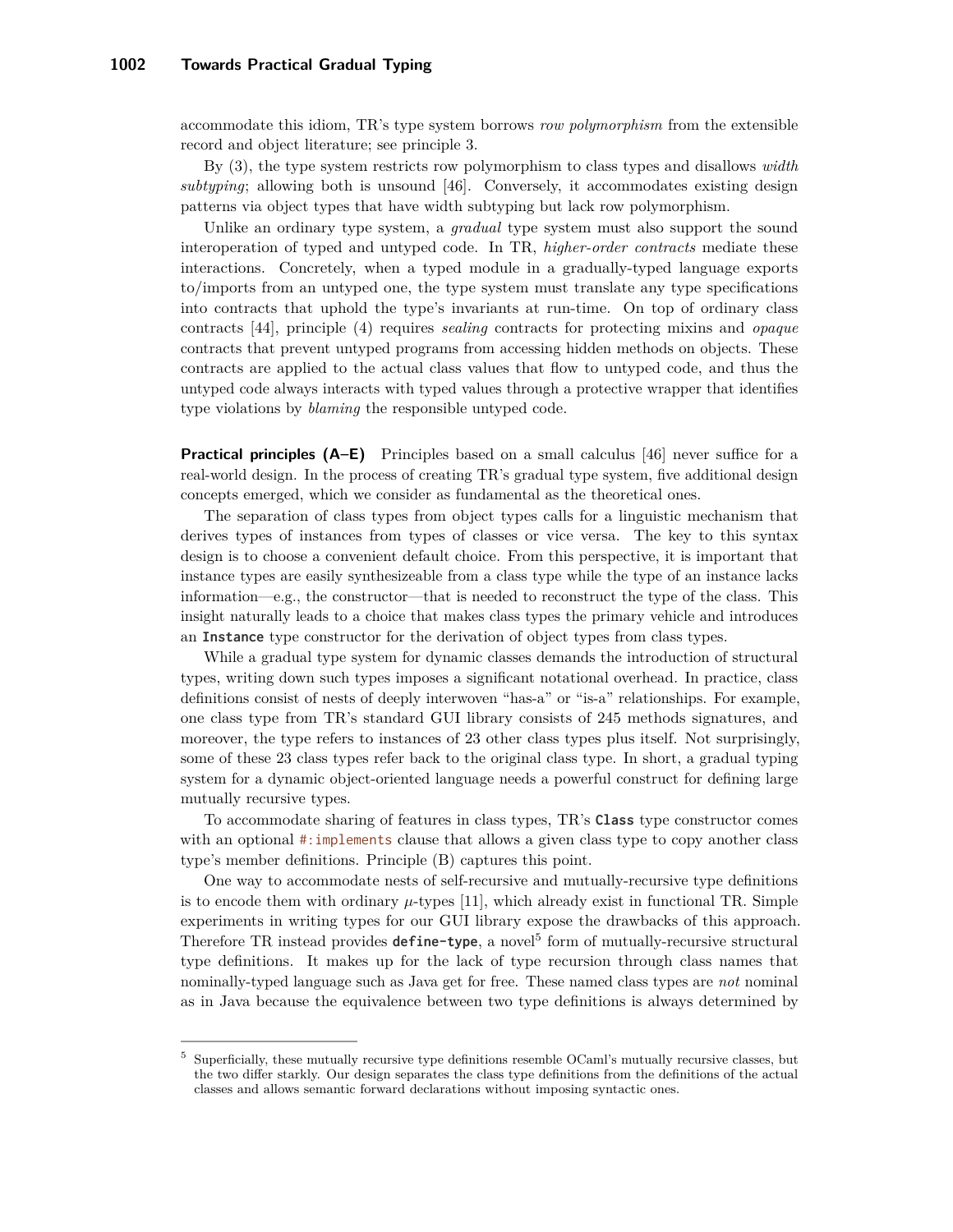Real-world programming also means reducing the number of *required* type annotations. A gradual type system therefore needs an algorithm that reconstructs some types automatically (principle D). Module-level type inference à la Hindley & Milner causes too many problems, however. Hence, TR *locally* infers the types of class members when possible, e.g., fields initialized with literal constants.

Finally, by its very existence, the *theoretical* work [21, 25, 41] on collapsing higher-order run-time checks implicitly conjectures that layering proxy wrappers around values causes a degradation in the performance of gradually typed programs. In contrast, the extensive use of *functional* Typed Racket over six years in open-source and industrial projects had up to now not provided *practical* evidence for this prediction. The addition of object-oriented features to Typed Racket reveals that the possibility is indeed real. The naïve extension of Typed Racket suffers from exponential growth in object wrappers on real-world examples. It is likely that higher-order object-oriented programs are prone to these kinds of interactions due to the widely used model-view architecture. In any case, our work finally demonstrates the practical need of optimizing for space usage.

Constructively put, we articulate principle (E). All implementations of sound gradual type systems with structurally typed classes need a way to merge layers of proxy wrappers. One such implementation in the literature, Reticulated Python [52], strictly follows Siek and Wadler's theoretical proposal of collapsing casts into "threesomes" [41]. Typed Racket employs an alternative solution, which is sketched in [section 4.3.](#page-17-0)

# **2.2 By Example**

To provide evidence that our design ideas from the previous section scale to real code, we walk through a series of examples extracted from our case studies described in [section 3.](#page-9-0) In particular, the examples demonstrate how to add types to untyped code, how typed and untyped code interact, and how the type and contract systems can handle untyped idioms.

**Augmenting an existing codebase** Recall that the gradual-typing thesis states that a maintenance programmer ought to be able to augment an existing untyped code base with types in order to benefit from their software engineering advantages, and to ensure that future programmers will continue to receive those benefits. Our illustration starts with an excerpt from the Racket Esquire program in figure [3](#page-5-0) [15], which implements a bare-bones interactive editor combined with a Lisp-style Read-Eval-Print-Loop. The excerpt showcases the definition of a typical mixin.

This particular mixin, named esq-mixin, adds REPL capabilities to a base text editing class, such as the text% class from the GUI standard library on the last line.

The body of the mixin uses class to derive a subclass from base-class, the function's parameter. The rest of the class form contains typical elements of object-oriented programming: a call to a superclass constructor, several private fields, public method definitions, and an overriding method definition. As in  $C#$ , overriding methods in Racket are explicitly signaled with a define/override keyword. The inherit form both ensures that the superclass contains the given method names and allows the given superclass methods to be called without explicit super calls. The call to new-prompt in the class body executes when an instance of the class is constructed. In general, any expressions in the class body are run as part of the class's instantiation process.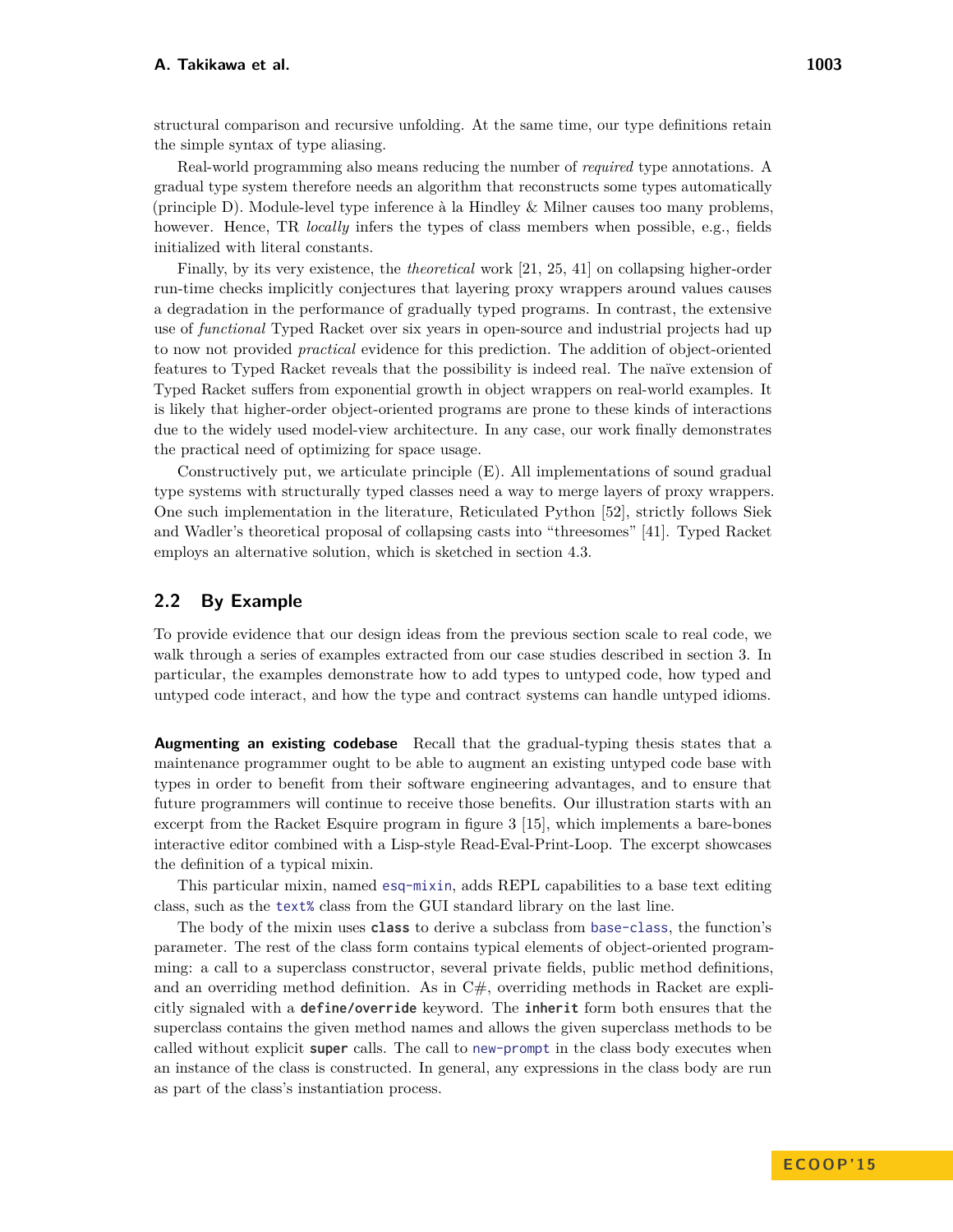```
(define (esq-mixin base-class)
  (class base-class
    (super-new) ; run the superclass initialization
    ; inherit methods for use from the superclass
    (inherit insert last-position get-text erase)
    (define prompt-pos 0) (define locked? #t) ; private fields
    (define/public (new-prompt)
      (queue-output (λ () (set! locked? #f)
                          (inset " > " )(set! prompt-pos (last-position)))))
    (define/public (output str)
      (queue-output (λ () (let ([was-locked? locked?])
                            (set! locked? #f)
                            (insert str)
                            (set! locked? was-locked?)))))
    (define/public (reset)
      (set! locked? #f) (set! prompt-pos 0)
      (erase)
      (new-prompt))
    (define/override (on-char c)
      (super on-char c)
      (when (and (equal? (send c get-key-code) #\return) (not locked?))
        (set! locked? #t)
        (evaluate (get-text prompt-pos (last-position)))))
    (new-prompt))) ; method call during class initialization
(define esq-text% (esq-mixin text%)) ; application of the mixin
```
**Figure 3** Racket Esquire, untyped

Our code snippet in figure [3](#page-5-0) calls for two pieces of type information: the mixin's argument and the public methods in the mixin's result. Furthermore, since the mixin is polymorphic, we explicitly specify a row variable for the mixin's type. Figure [4](#page-6-0) shows the mixin with a type annotation that encodes the required information.

The top of figure [4](#page-6-0) displays a definition for Esq-Text%, the type for esq-text%. We also use it for the type annotation on esq-mixin. We take advantage of the Class constructor's built-in support for type inheritance to make Esq-Text% inherit from the Text% type defined in TR's base type environment.

Since esq-mixin is a row polymorphic function, we annotate it with the  $All$  and  $\rightarrow$  type constructors. Given the two type definitions Text% and Esq-Text%, we can describe the domain and result types of the function type. Both Class types specify two key pieces: the types are row polymorphic due to the #:row-var r clause and the types inherit from existing structural types Text% and Esq-Text%, respectively. The former indicates that the class contains an unspecified set of additional methods or fields that are determined when the mixin is actually applied.

The method types inherited from Text% and Esq-Text% are used to type-check the body of the mixin. For example, the types of inherited methods such as insert are deduced from Text%. The types on the public methods are given in the definition of Esq-Text%. The types for the public methods document the methods' arguments and their effectful nature.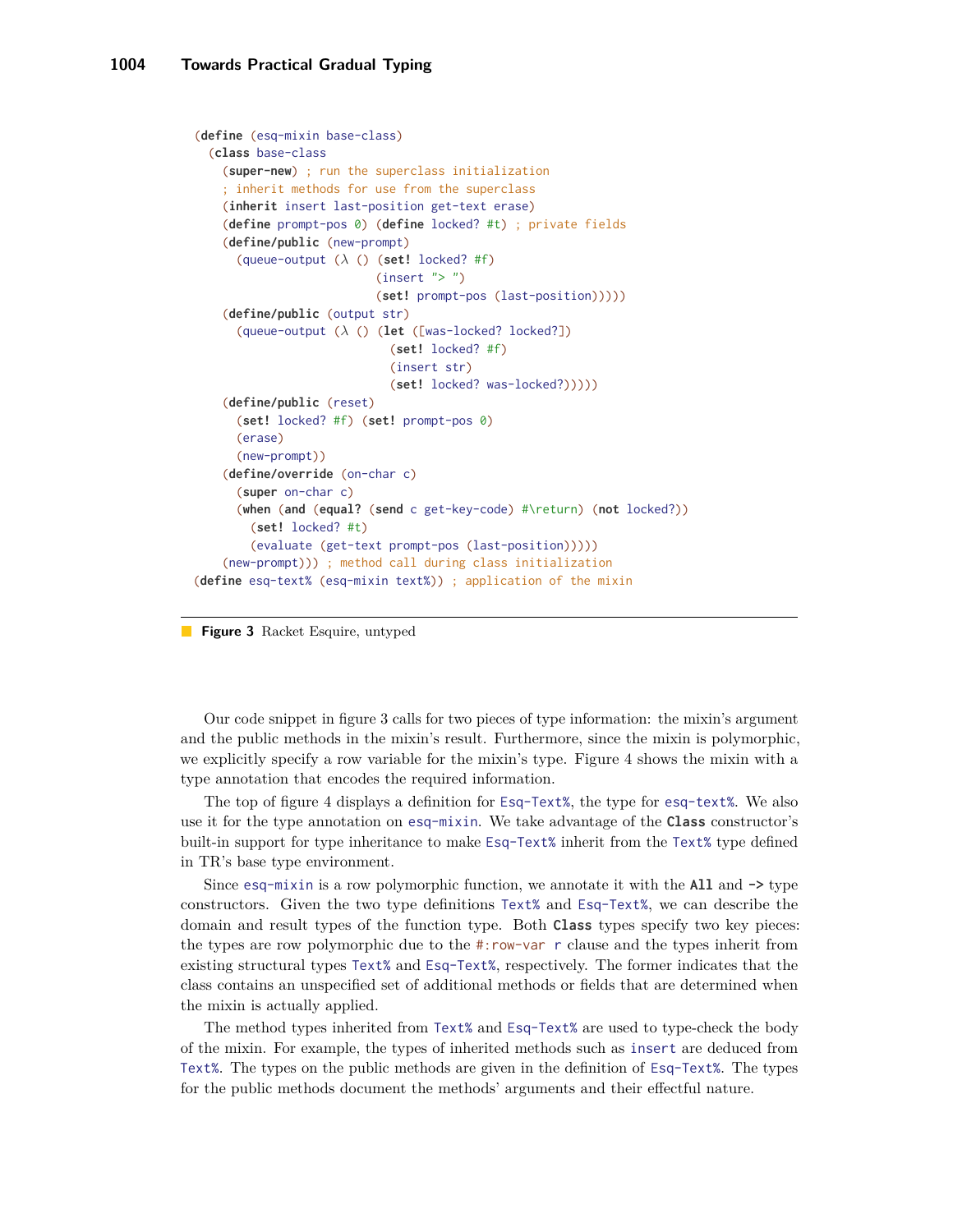```
; in module Library
(define-type Esq-Text%
  (Class #:implements Text%
         [new-prompt (-> Void)]
         [output (String -> Void)]
         [reset (-> Void)]))
(: esq-mixin (All (r #:row)
               (-> (Class #:row-var r #:implements Text%)
                   (Class #:row-var r #:implements Esq-Text%))))
(define (esq-mixin base-class) (class base-class ....)) ; as before
```


```
(Class #:implements Text%
       [new-prompt (-> Void)]
       [output (String -> Void)]
       [reset (-> Void)])
```

```
(class/c ; many cases elided from Text%
         [new-prompt (-> void?)]
         [output (-> string? void?)]
         [reset (-> void?)])
```
**Figure 5** Translating a type to a contract

In this example, Typed Racket requires a single annotation to type-check the mixin, which reflects principle E from figure [2](#page-2-0) about reducing the burden on the maintenance programmer. In particular, none of the private members or inherited fields need annotations.

**Cooperating with untyped code** Imagine that esq-text% is integrated into a complete project where other code—say an IDE system—remains untyped. In order to ensure that the widget's type invariants are upheld, the system must dynamically check that the untyped code uses the widget safely.

Concretely, consider a program divided into Library and Client modules. The Library module provides the Esquire text editing functionality, while the Client module uses it as part of a larger program. Since the Client imports the esq-text% class, the class value itself flows from the Library, passing through a boundary between the typed world and untyped world on the way.

Now consider a concrete snippet from the Client module:

```
; in module Client
(require "library.rkt")
(define repl-text (new esq-text%))
(send repl-text output 42)
```
The method invocation with send clearly violates the String type specified on the output method. Although the type-checker would catch such a mistake for the Library module, it is unable to inspect the untyped Client code.

Instead, the type-checker translates the type to a contract that ensures the type invariants. Figure [5](#page-6-1) shows the result of (automatically) translating the type for the Esquire class to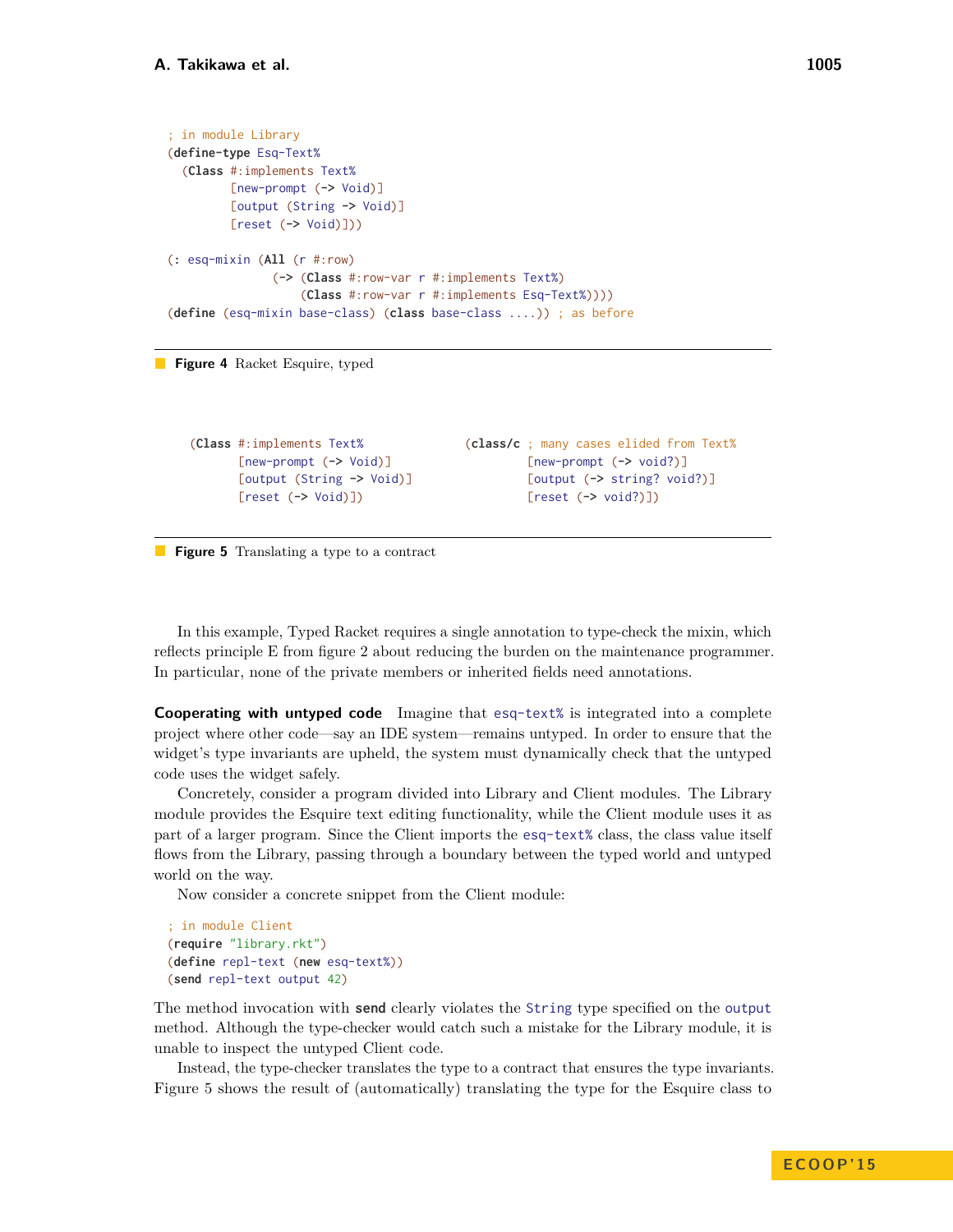a matching class contract. As explained in [section 2.1,](#page-2-1) these class contracts are opaque, meaning they disallow the export of a class with methods not explicitly listed in the type.

When classes flow from untyped modules to typed modules, the typed code must specify types for these imports. Suppose that we need to import the text% class directly from the standard, untyped GUI library. Assuming Text% is defined, the typed portion could use an import specification like this:

(require/typed racket/gui [text% Text%])

The require/typed form in TR imports the given bindings with the given type specifications. As before, these types are translated to contracts, ensuring that the imports live up to the desired specifications.

**Mixins and typed-untyped interoperation** Let us illustrate the typed-untyped interoperation with an example of a mixin from the Big-Bang event-based functional I/O library. The library uses mixin methods such as these:

```
; if no callbacks are provided (on-key, on-pad, on-release), don't mix in
(define/public (deal-with-key base-class)
  (if (and (not on-key) (not on-pad) (not on-release))
     base-class
      (class base-class
        (super-new)
        ; the method invokes the callbacks supplied by the user
        (define/override (on-char e) ...))))
```
This method accepts a class argument named base-class and, when appropriate, returns a subclass that adds a custom key event handler. The method's implicit precondition requires that the class base-class already contains a on-char method to be overridden. The remaining members of the class are unconstrained.

To import a class with such method, a programmer may write

```
(require/typed
[world% (Class ...
                [deal-with-key
                 (All (r #:row) ; method types elided for space
                   (-> (Class #:row-var r [on-char ...])
                       (Class #:row-var r [on-char ...])))])])
```
The (automatic) translation of a row-polymorphic function type into a contract requires a seal [46] for the deal-with-key method:

```
(sealing->/c (X) [on-char]
   (and/c X (class/c [on-char ...]))
   (and/c X (class/c [on-char ...]))
```
The sealing->/c combinator creates a function contract that generates a fresh class seal when the wrapped function is applied. The occurrences of  $X$  in the body of the combinator are replaced at run-time with either a sealing or unsealing operation depending on whether the variable occurs in a negative or positive position. Each seal lists those class members that are left unsealed (here, the on-char method); all unmentioned members are hidden. Thus the method contract above explicitly seals off all members from the argument class base-class in the implementation except on-char. This prevents the mixin from adding or overriding any methods other than on-char, which matches the polymorphic type and expresses the intent of the method in a precise manner.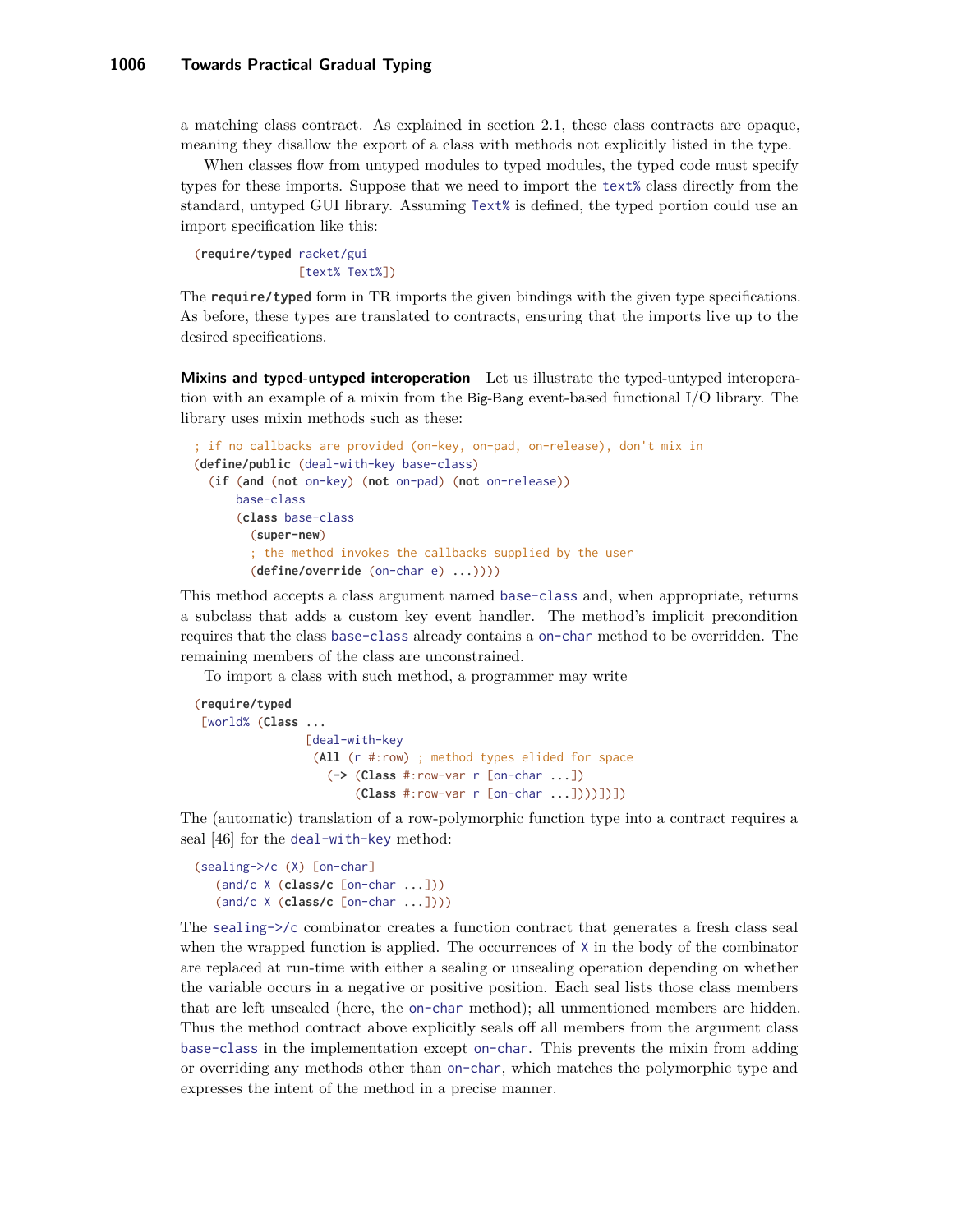**Examples of mutually-recursive type definitions** The complex relationships between classes in practice requires the use of mutually-recursive type definitions, see figure [2](#page-2-0) (C). The type for the text% class is highly illustrative:

```
(define-type Text-Object (Instance Text%))
(define-type Text%
  (Class ; 244 other methods ...
         [set-clickback
          (Natural Natural (Text-Object Natural Natural -> Any)
           -> Void)]))
```
The set-clickback method for text% objects installs a callback triggered on mouse clicks for a region of the text buffer. The type for that callback function recursively refers to the Text% type via the Text-Object definition. No explicit recursive type constructors are necessary to write the type down. Under the covers, TR establishes the recursion through the type environment, even though Text% is not a nominal type.

# **2.3 From Types to Contracts: An Implementation Challenge**

Soundness calls for run-time checks that enforce the type specifications when a value flows from the typed portion of a program to an untyped one. All theoretical designs choose either casts or contracts for this purpose. GradualTalk [3] and Reticulated Python [52] rely on the former; research in this realm focuses on what kind of casts to implement and how this choice affects the expressiveness of the language and the efficiency of programs. In contrast, TR is the first implementation of a gradually typed, object-oriented languages that uses higher-order contracts instead of casts.

Although the homomorphic translation from types to contracts (illustrated above) is easy to use in theory work [46], implementing it for practical purposes is not easy. For the kinds of structural types used in the TR code base, it generates excessively large contracts. To achieve reasonable results, it is critical to treat the problem of translating types to contracts as a compilation problem that requires an optimization phase.

Based on several failed attempts, TR now compiles a recursive type to a recursive declaration of mutually recursive contracts for each dependency. To create contracts of manageable size, the analysis of the dependencies among the type definitions finds cycles in the dependency graph. Definitions within these cycles are lifted and memoized. Definitions that do not participate in cycles incur no overhead.

# **2.4 Limitations**

TR currently suffers from a few limitations, which include some workarounds for our case studies, but rarely prevent the conversion of an untyped module.

**Row polymorphism on objects** Our system provides row polymorphic types for supporting mixins, but only class types are allowed to contain row variables. Unlike most designs with row polymorphism such as OCaml, the types for objects are concrete and support standard width subtyping. This tradeoff works well for most of our examples, because Racket programmers are often content with Java-style use of classes. Our choice rules out row polymorphic functions that construct an object from a given class or the use of row polymorphism to emulate bounded polymorphism for objects. In practice, the lack of row polymorphism for objects prevents us from porting a *single* module in the DrRacket IDE. We conjecture that adding bounded polymorphism to Typed Racket would fill this gap.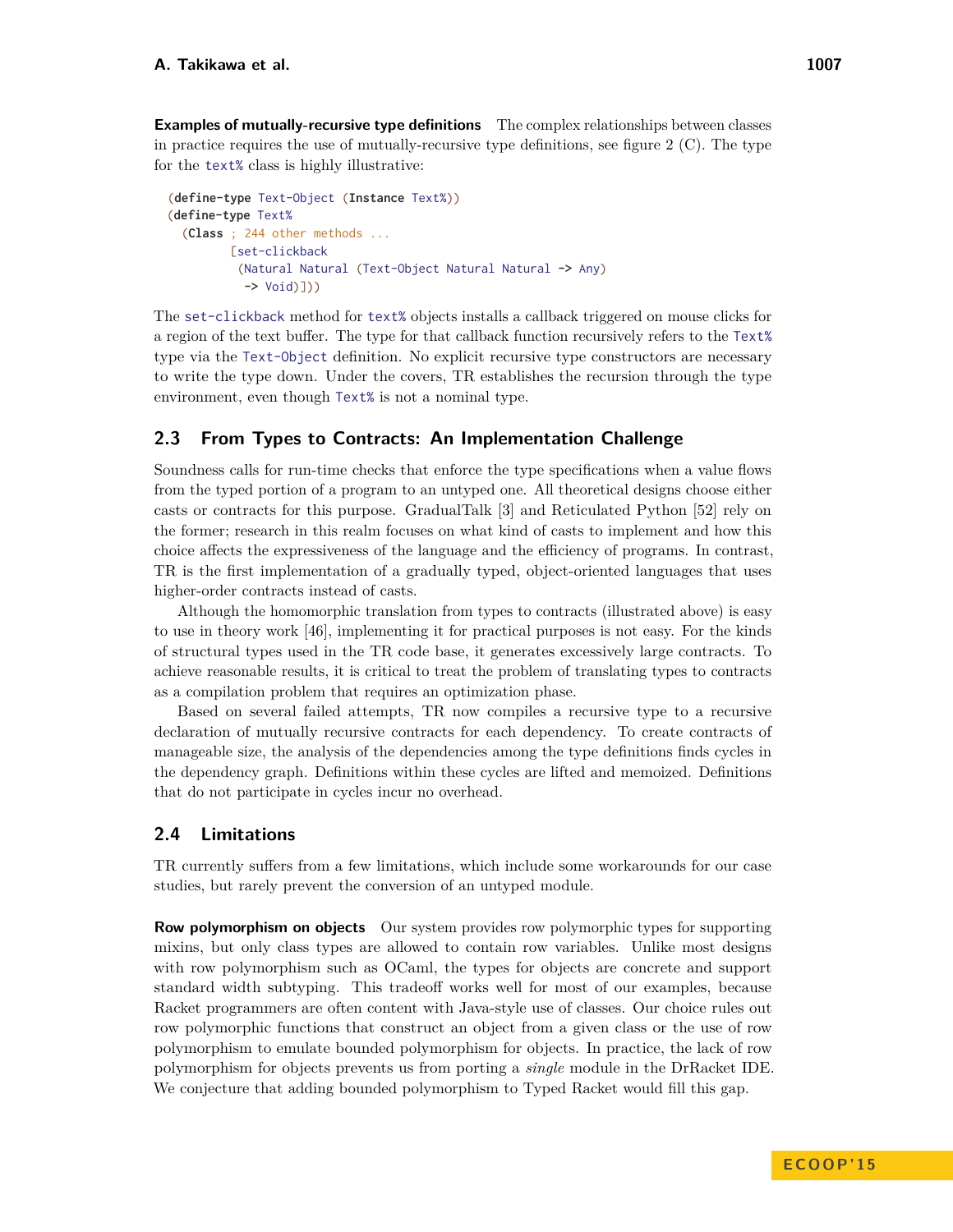<span id="page-9-1"></span>

**Figure 6** The feedback cycle for Typed OO Racket

**Occurrence typing for OO code** One of the important features of functional TR is its use of *occurrence typing* [49]. To accommodate dynamic type-tag tests, TR refines the types of variables depending on where they occur. If, say, a dynamic test checks whether  $x$  is a non-empty list or y is a number in a specific interval, their types in the then and else branches of a conditional reflect the possible results of these checks. Occurrence typing is crucial for porting untyped programs into the typed world because the former often discriminates elements from unions of data via predicates.

Sadly, while TR supports occurrence typing on private class fields, it cannot support two important uses for OO constructs: (1) recovering object types from uses of is-a?, which is like instanceof in Java, and (2) occurrence typing on public fields. For an example of the first, suppose we export the typed esq-text% class from earlier to untyped code. If we encounter the test (is-a? an-object esq-text%) in typed code, we would like to conclude that the value an-object has the type (Instance Esq-Text%). Unfortunately, this is unsound if an-object originates in untyped code, since the untyped code may have subclassed esqtext%, overridden its methods with ill-typed implementations, and constructed an-object from that subclass. Closing this gap requires additional research.

For the second problem, consider how a concurrent thread may mutate a public field between a tag check and the execution of the corresponding branch of the conditional. An application of occurrence typing could then lead to an incorrect type for a field based on an out-of-date tag check. We therefore will investigate immutable public fields in the future.

# <span id="page-9-0"></span>**3 Effectiveness Evaluation**

Like all good design efforts, our design of Typed Racket takes place in the context of a feedback cycle. Figure [6](#page-9-1) visualizes our particular feedback loop. With respect to this paper, two elements stand out: the usability study and the performance evaluation. This section presents the former for Typed OO Racket and its design impact. The next section introduces a novel performance evaluation framework and discusses how it influenced the design.

The usability evaluation aims to test three hypotheses:<sup>[6](#page-9-2)</sup>

**1.** Typed Racket enables programmers to add types in an incremental manner, including for components that dynamically create and compose classes. This hypothesis demands two specific qualities from the type annotation process: the burden of adding type annotations must be small, and the program logic should rarely change.

<span id="page-9-2"></span><sup>6</sup> Our goal is *not* to determine whether static typing per se contributes to software maintenance, deferring instead to the existing literature [22].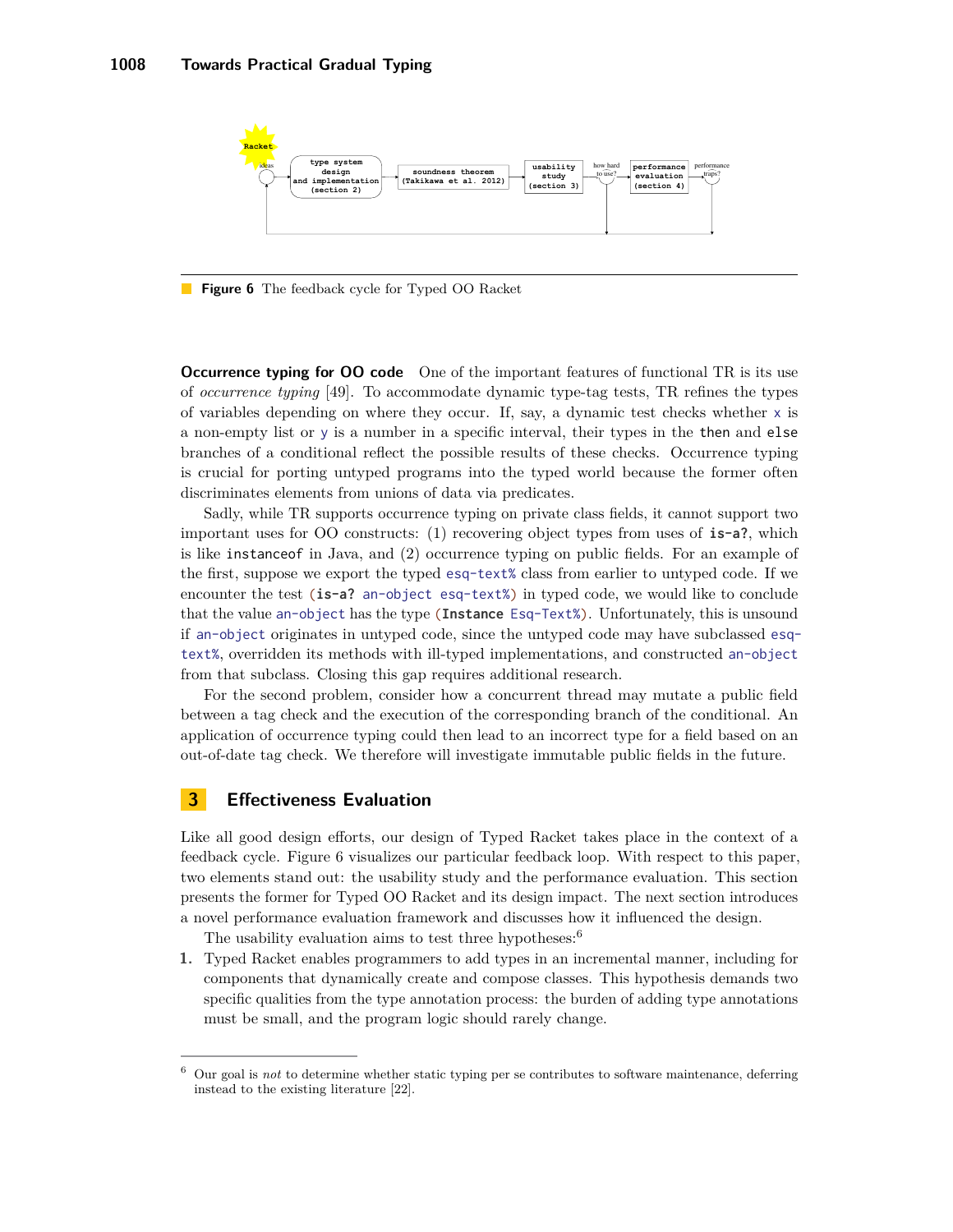- **2.** Each theoretical design principle (1–4) is needed for realistic programs.
- **3.** Each practical design principle (A–E) helps annotate realistic programs.

#### **3.1 Cases**

The evaluation was conducted in two stages: a formative evaluation and a summative one. For the summative evaluation, the programmer had no prior knowledge of Racket's class system or Typed Racket's gradual type system.

With two exceptions, the code bases in this section come from the mature Racket distribution. The newest dates from Racket version 5.3.2, released in January 2013; the rest have been shipped in user-tested distributions for a minimum of two years and some for nearly twenty years. The two exceptions are Acquire and Esquire.

Our *formative* evaluation employed four case studies: a tool that inserts Large Letters into a program text, a Tooltip drawing library, the functional Big-Bang I/O library [12], and Esquire. The Big-Bang case study is about annotating the library's graphical core while leaving the remaining pieces untyped. Finally, Esquire is a graphical REPL that illustrates the essential elements of DrRacket; some of the code snippets in [section 2](#page-1-3) are taken from Esquire.

The nine cases included in the *summative* evaluation cover the full range of object-oriented programming idioms in Racket. Several cases are extracted from a package of games that are included in the Racket distribution: Mines, a graphical Minesweeper game, Slidey, a puzzle game, Cards, a library for the standard 52-card deck, and Aces and GoFish, two games using Cards. The Markdown component is one of several renderers for the Scribble documentation language [14]. The DB case study covers a library that provides access to SQLite databases. Finally, the Acquire board game is a project from a programming course that represents an interactive system with a user API.

Since the purpose of the case study is to evaluate a *gradually* typed system, the addition of type annotations to modules was not exhaustive. Instead, the key modules of each program were ported, with an emphasis on modules that used objects and classes.

# **3.2 The Process**

Some of the code comes with comments, behavioral contracts, or documentation that describe the "types" of methods and fields. Injecting types into such pieces of code is often straightforward, though the specifications are sometimes out-of-sync with the program logic. When the code lacks specifications, the maintainer must reconstruct them from the program logic. This ranges from easy (e.g., for fields with an initial value) to difficult (e.g., methods with complicated invocation protocols).

Over the course of the typing process, a developer iteratively acquires an understanding of the code and adds type annotations until the type-checker is satisfied. In practice, the developer may need to modify the program logic or add assertions or casts to force type checking. Even after the type-checker approves the component, the typing effort is not over. Components that interact with other untyped components do not run correctly if an impedance mismatch exists between the types specified in an import statement and the run-time behavior of the untyped components. Hence, the developer runs the program on its test suite and improves the types in response.

#### **3.3 Quantitative Results**

Concerning metrics, we follow the precedent for functional Typed Racket [47]. These metrics are chosen to judge whether a developer can gradually equip a code base with types: the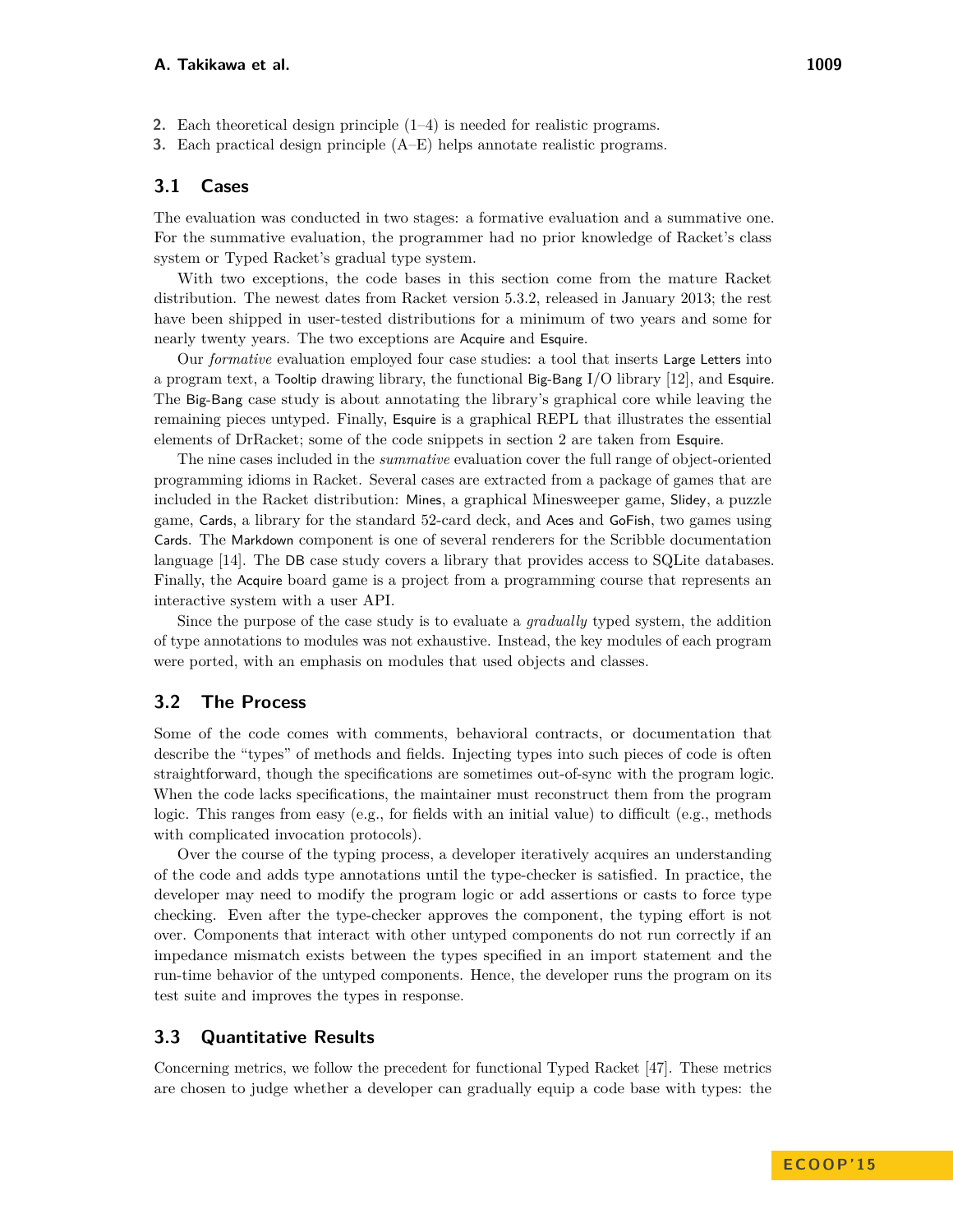<span id="page-11-0"></span>

| Time<br>Difficulty                          | $\star$        | $\star$        | $***$   | $\star$        | 9 <sub>h</sub><br>$\star$ | 7h<br>$\star\star$ | 7h<br>$***$    | 7h<br>$***$    | 11 <sub>h</sub><br>$***$ | 1 <sup>h</sup><br>$\star$ | 4h<br>$\star$  | 5h<br>$\star$  |
|---------------------------------------------|----------------|----------------|---------|----------------|---------------------------|--------------------|----------------|----------------|--------------------------|---------------------------|----------------|----------------|
|                                             |                |                | D       |                | D                         | D                  |                |                |                          |                           |                | D              |
| Prac. princ.                                | D              | A, D           | A,B     | D              | A,B                       | A,B                | B.D            | $A-D$          | $A-E$                    | A                         | А              | A,B            |
| Theo. princ.                                | 4              | $1 - 4$        | $1 - 4$ |                | 1,3                       | 1,3,4              | $2 - 4$        | $1 - 4$        | 1,3                      |                           |                |                |
| Fixes                                       | 1              | 1              | 1       | $\overline{0}$ | 1                         | 1                  | $\overline{2}$ | $\overline{2}$ | $\Omega$                 | 1                         | $\theta$       |                |
| Problems                                    | $\overline{4}$ | 3              | 12      | 1              | 5                         | 5                  | $\overline{2}$ | 6              | $\overline{4}$           | 1                         | $\overline{2}$ |                |
| Ann./ $100L$                                | 12             | 8              | 12      | 7              | 13                        | 10                 | 10             | 5              | 9                        | 11                        | 8              | 8              |
| $\operatorname{assert}/\operatorname{cast}$ | $\overline{4}$ | 3              | 25      |                | 10                        | $\overline{4}$     | 11             | 5              | 13                       | 3                         | $\Omega$       | 9              |
| Typed req.                                  | $\Omega$       | $\overline{0}$ | 20      | $\theta$       | 0                         |                    | 3              | 35             | 71                       | 3                         | $\overline{2}$ | $\Omega$       |
| Type def.                                   | $\Omega$       | $\Omega$       | 7       | $\Omega$       | 6                         | 5                  | 1              | 13             | 21                       | 1                         | $\overline{2}$ | $\overline{2}$ |
| Other ann.                                  | 14             |                | 29      | $\Omega$       | 4                         | 17                 | $\theta$       | $\overline{2}$ | 12                       | 5                         | $\Omega$       | 4              |
| $\lambda$ : ann.                            | $\Omega$       | $\Omega$       | 15      | 4              | 38                        | 5                  | 4              | 3              | 19                       | 12                        | 10             | $\overline{2}$ |
| Useful ann.                                 | 11             | 9              | 85      | 8              | 22                        | 38                 | 27             | 31             | 83                       | 30                        | 13             | 21             |
| % Increase                                  | $\overline{2}$ | 7              | 11      | 11             | 13                        | 19                 | 16             | 23             | 20                       | 11                        | 5              | 15             |
| Lines                                       | 216            | 218            | 1077    | 177            | 533                       | 620                | 328            | 749            | 1419                     | 443                       | 333            | 357            |
| Program                                     | Let            | ТT             | ΒB      | Esq            | Mi                        | Card               | Mdn            | DB             | Acq                      | GF                        | Ace            | Sld            |

**Figure 7** Case study results

size of the code plus the number of type declarations, type annotations, and type assertions. The latter are important because the annotations are also software artifacts for which a developer must accept maintenance responsibility. In addition, we report how many changes to the program logic are needed to accommodate the type system, because such changes may potentially alter the program's behavior.

Figure [7](#page-11-0) reports the results in a table. The detailed interpretations of the rows are as follows. The *Lines* row indicates the total number of lines in the ported program while the *% Increase* row denotes the percentage of the total added by porting. The *Useful annotations* row consists of the number of identifiers given types; for example, the method type in the following excerpt from Big-Bang counts as useful:

```
(: show : Image -> Void)
(define/public (show pict0) ...)
```
In contrast, annotations added for the sake of the type-checker are not counted in this category. The  $\lambda$ : annotations row contains the number of annotations for function parameters of typed lambda expressions; these do not count toward the useful category because their types are often obvious from context, but the type system cannot infer them. The remaining *Other annotations* category covers the rest.

The *Type definition* row describes the number of type definitions added. As [section 2](#page-1-3) explains, many uses of define-type introduce names for class types. The *Typed require* row counts the number of bindings that are imported from untyped code using require/typed. The *Assertions / casts* row counts the number of assertions and casts used to assure the type-checker. The *Ann. / 100L* row shows the number of type annotations per one-hundred lines of code, rounded to the nearest integer.

The *Fixes* row indicates the number of error (correction)s due to types while *Problems* counts the changes made to circumvent limitations or over-approximations in the type-checker.

The *Theoretical/Practical principles* rows note principles (1-4) and (A-E) from figure [2](#page-2-0) that apply to the code base. The *Time taken* row measures the number of hours (rounded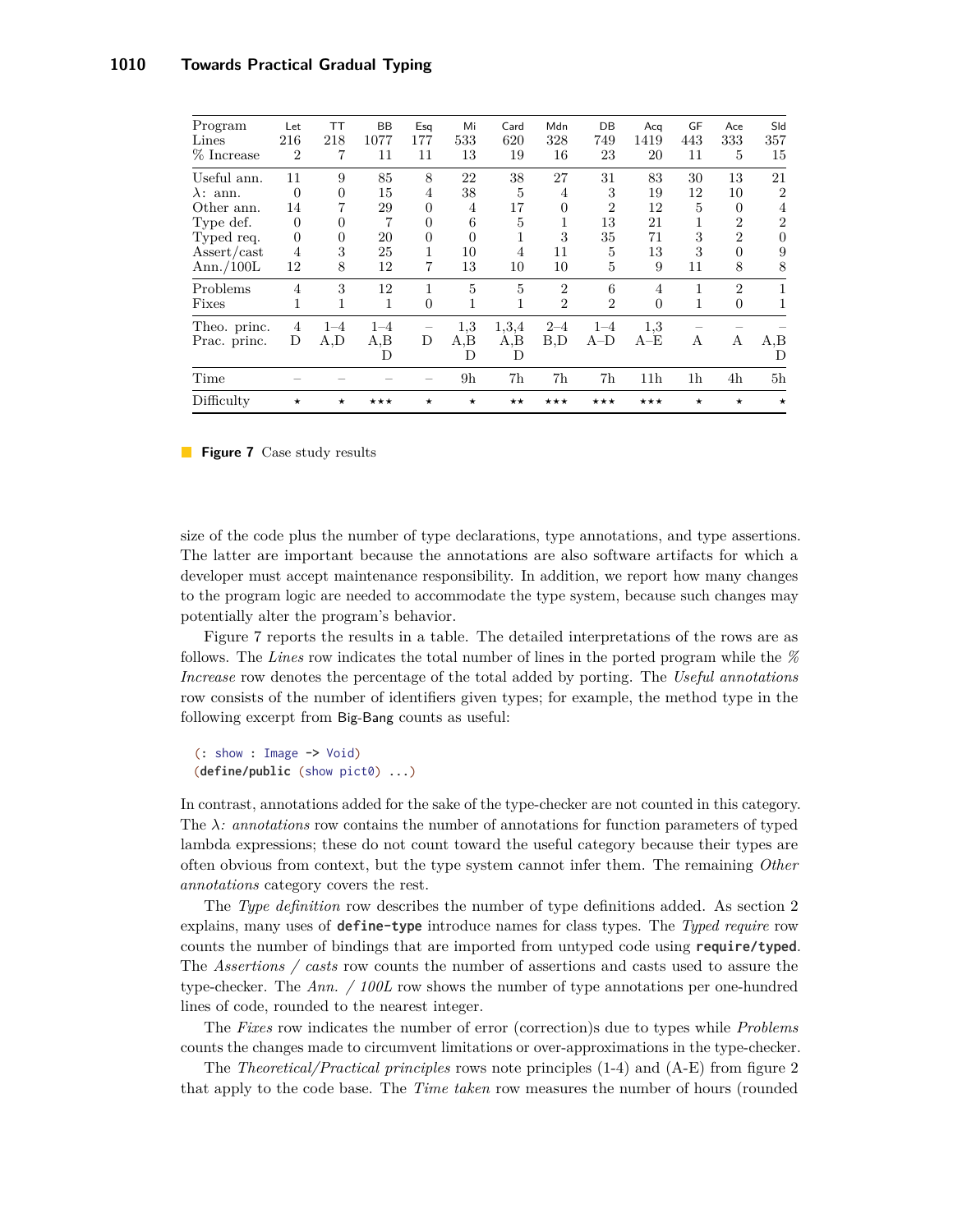up) taken to annotate and modify the code and finally the *Difficulty* describes the subjective difficulty of porting the code from  $\star$  (easy) to  $\star \star \star$  (hard).

All case studies rely on types for Racket's standard libraries, i.e., the base type environment. In addition to the core bindings provided by functional Typed Racket, our case studies use extra standard libraries such as the GUI libraries, drawing libraries, and core documentation libraries. We do not count the annotations in the base type environment for the line numbers above because they are shared across all programs.

# **3.4 Qualitative Results**

**Principles** Figure [7](#page-11-0) lays out which design principles from figure [2](#page-2-0) were necessary for porting each code base. While subjective, we judged each code base with consistent criteria for each principle. For example, we decided that a code base required principle (1) if it used both class and object values. If a code base additionally used Instance type constructors, it fit principle (A). Principles (2) and (3) applied to any code base that used row polymorphism. Additionally, we checked (2) for any code base that used obviously structural types.

For (B) and (C), we determined whether the code base *directly* used define-type with a #:implements clause or with mutual-recursion, respectively. All of the case studies except Markdown, DB, and Acquire used mutually-recursive type definitions because of their dependence on the GUI standard library, but we did not count these indirect uses. For (4), we included any code bases that exported classes and/or objects to untyped code or imported them from untyped code. We recorded (D) if classes in the code base left out type annotations that TR would reconstruct. Only Acquire needed (E) due to exponential proxy layering.

**Difficulty** The projects marked with  $\star \star \star$  in the case studies share some of the following characteristics: (1) the data definitions and the code structure pose comprehension problems, (2) the code base uses language constructs that are difficult to describe with types, or (3) the control flow of the program makes the synthesis of type annotations difficult. The Markdown program fits the first case due to the use of 29 nested and recursive data structures in its logic. The Big-Bang program exemplifies the second characteristic. In Big-Bang, the primary class uses methods that act as mixins on other class values. Furthermore, the program also uses synchronization constructs for concurrency, syntactic extensions that construct methods, and I/O through the graphics layer and the networking library. Finally, the DB library uses complicated error handling that requires the programmer to track control flow when adding type annotations.

#### **3.5 Problems and Fixes**

The case studies identify several pain points in the system. Broadly speaking, these points take the form of syntactic overhead in type annotations or additional code necessitated by the type-checker. Here we list the three worst problems and explain how TR addresses them.

First, the #:implements shorthand for writing class types does not copy the types for constructor argument types because the constructor arguments may change. That is, a subclass does not necessarily use a superset of its parent constructor arguments. This design decision incurs some cost—in the form of larger types—for the case studies. To eliminate this limitation, TR now comes with a #:implements/inits form, which propagates the constructor types.

Second, the lack of occurrence typing for public fields forces a workaround to satisfy the type-checker. The workaround declares a local variable that holds the current value of the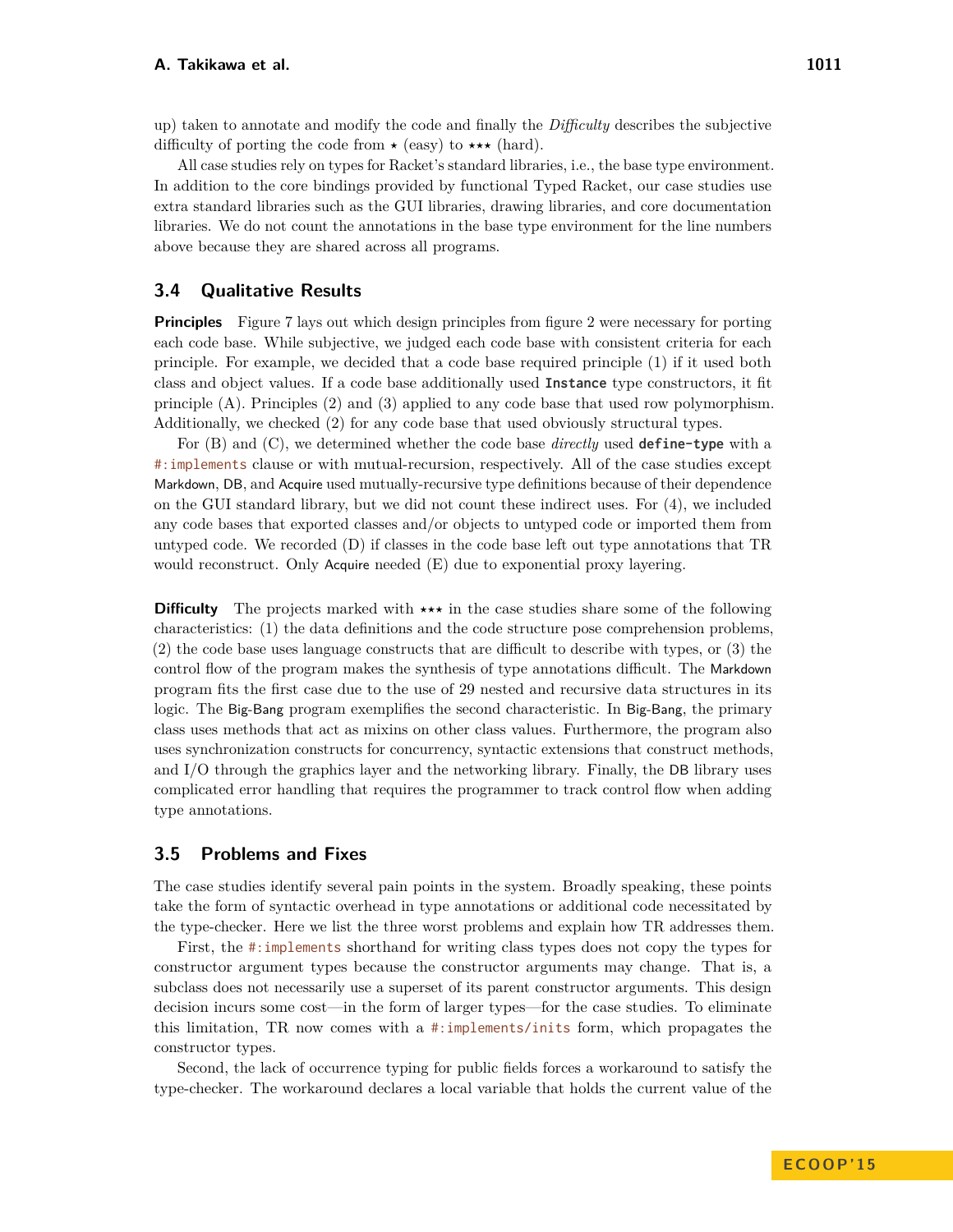public field, which enables type refinement via occurrence typing on the local version. This works only when the field is not modified concurrently.

Third, the type system cannot propagate occurrence typing information or reason with enough precision about the expansion of syntactic extensions. These cases require re-writes with different functions or syntactic forms. An example of the former occurs in the Big-Bang library, for which the excerpt (inexact- $\text{?}$  >  $\text{?}$  (floor x)) is rewritten to (exact-floor x) to accommodate the type-checker. For the latter, our port of DB modifies a use of the case form, which provides simple pattern matching, to use cond, a general conditional form. Fortunately, both rewrites are simple and local.

#### **3.6 Discussion**

For the first hypothesis, we consider whether the effort of adding types to the code bases is reasonable. The overall increase in the number of lines for our object-oriented programs about 15% across all code bases—is greater than the 7% increase across all of the programs ported in the functional world  $[47]$ . We conjecture two explanations: (1) structural type specifications for object-oriented programs are often larger and more complex than function types, and (2) the object-oriented part of Typed Racket lacks syntactic support for formulating concise types. In particular, Typed Racket does not derive class types from class definitions.

Additionally, the code bases that we could *not* include in our investigation are relevant for the first hypothesis. We rejected several code bases from the case study for three reasons: they use Racket's *first-class* modules, they call for the reflection API on records, or they require row polymorphism for objects. Only the third omission points to a flaw in our type system design; the first two are general Typed Racket limitations. The third point prevented the porting of only a single small module, and we thus consider the first hypothesis validated.

As for the second hypothesis, seven out of the twelve case studies require half or more of the theoretical design principles from figure [2.](#page-2-0) The ones that require the fewest are Esquire, Go Fish, Aces, and Slidey, which are all self-contained and do not use mixins. Due to their self-contained nature, these programs also do not require extensive contract checking.

For the third hypothesis, we also see that most of the case studies rely on three or more of the practical design principles. The least directly used is mutually-recursive type definitions (C). As noted above, however, the feature is heavily employed in the common base type environment and is therefore indirectly used everywhere.

# **4 Performance Evaluation**

Gradual typing suggests that a programmer who performs maintenance work on existing code (re)discovers the types behind the design and adds them to the code base. Each conversion may put up a new higher-order contract boundary between two components, which may have negative consequences for the performance of the overall system. In theory, a completely converted program—without casts or type assertions—should have the same performance as a completely untyped one, because the type checker simply removes types in this case.[7](#page-13-0)

A performance evaluation must therefore consider all possible paths from an untyped system to a completely typed one through the lattice of possibilities. Thus far, the gradual typing literature has not presented any results for such experiments. In this section we present the first results of such a performance analysis and explain its role as a formative element

<span id="page-13-0"></span><sup>7</sup> Typed Racket currently performs local optimization on some simple datatypes [50].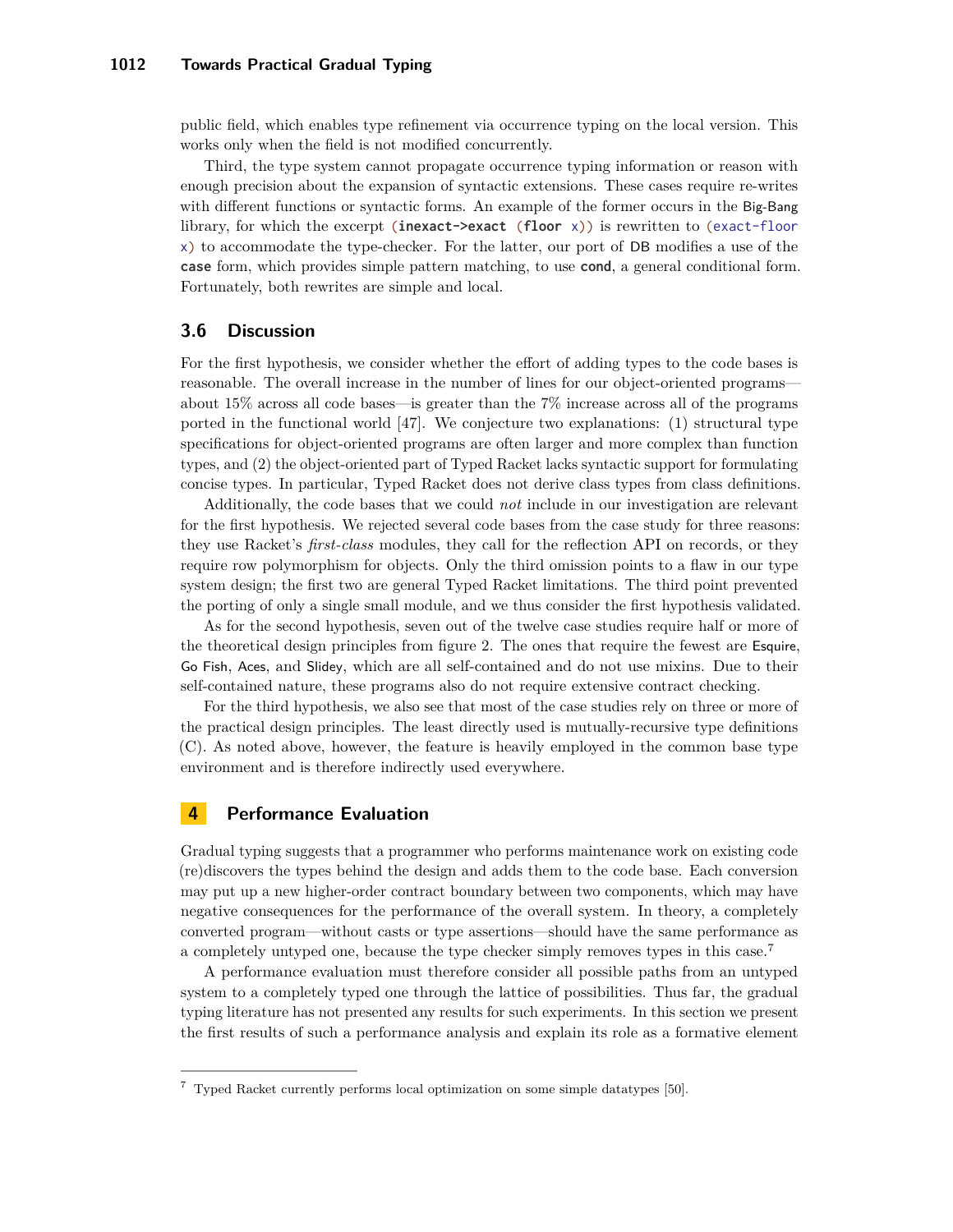of our design process. Specifically, we explain our methodology in some detail, present the results of two experiments, and explain the performance pitfalls that these formative evaluations found and our fixes.

# **4.1 Methodology**

The runtime cost of a (sound) gradual type system is a function of boundaries between typed and untyped pieces of code. As the programmer chooses to create such boundaries via type annotations, the system migrates through a space of possible boundary configurations. In Typed Racket, these boundary configurations are determined mostly by which modules are typed and untyped. The path through the space of mixes of typed and untyped modules starts at the fully untyped program. At each step, one more piece is annotated with types.

For example, the lattice in figure [8](#page-15-0) shows the simplified configuration space (of four modules) for Acquire. Each node in the lattice contains four boxes whose shading indicates whether it is typed or untyped. The horizontal bottom box represents an I/O library that remains untyped throughout the process.[8](#page-14-0)

During the implementation of Typed Racket, we used the following, modest working hypothesis based on Safe TypeScript's experience of 72x slowdowns [32, pg.12]:

*no path through the lattice of configurations imposes an order-of-magnitude degradation of run-time performance at any stage.*

Pragmatically put, a programmer may add types anywhere in the program without slowing down the program more than a factor of 10.

We used two of our case studies to investigate this hypothesis: Acquire and Go-Fish. For each case study, we converted the primary modules—excluding infrastructure modules such as the I/O library mentioned above—and then scripted the generation of all possible configurations.[9](#page-14-1) Each configuration was run 30 times on a stand-alone Linux 3.16 computer with an Intel Core i7-3770K CPU and 32GB of memory.

# **4.2 Results and Preliminary Interpretation**

Figure [8](#page-15-0) annotates the lattice of configurations with timings—shown below the modules—that are normalized to the baseline of the fully untyped configuration. The figure also displays normalized standard deviations. An inspection of the lattice reveals that choosing the outermost paths degrades the performance quickly, while some of the innermost paths reduce the performance in a gradual manner. At the worst points, a gradually typed program is almost 40% slower than an untyped program; at the top, we find a fully typed program that is still  $39\%$  slower than the fully untyped program.<sup>[10](#page-14-2)</sup>

A large fraction of the additional cost is due to the boundary between the untyped library modules in Acquire (the horizontal white box in the figure) and the typed modules. Some of the cost is due to the boundaries among the four central modules. Critically no configuration slows down performance by an order of magnitude.

<span id="page-14-0"></span><sup>8</sup> Adding coarse types to this library is easy but useless; adding precise types is currently impossible.

<span id="page-14-1"></span><sup>9</sup> The scripting required introducing additional typed wrapper modules in some cases to provide extra type signatures. We consider these wrappers to be part of the infrastructure modules.

<span id="page-14-2"></span><sup>&</sup>lt;sup>10</sup> Earlier versions of Typed Racket caused overheads of up to around 3.4x slowdown on Acquire but still did not exceed 10x. The overhead was brought down to current levels by compiling object types to more efficient contract forms.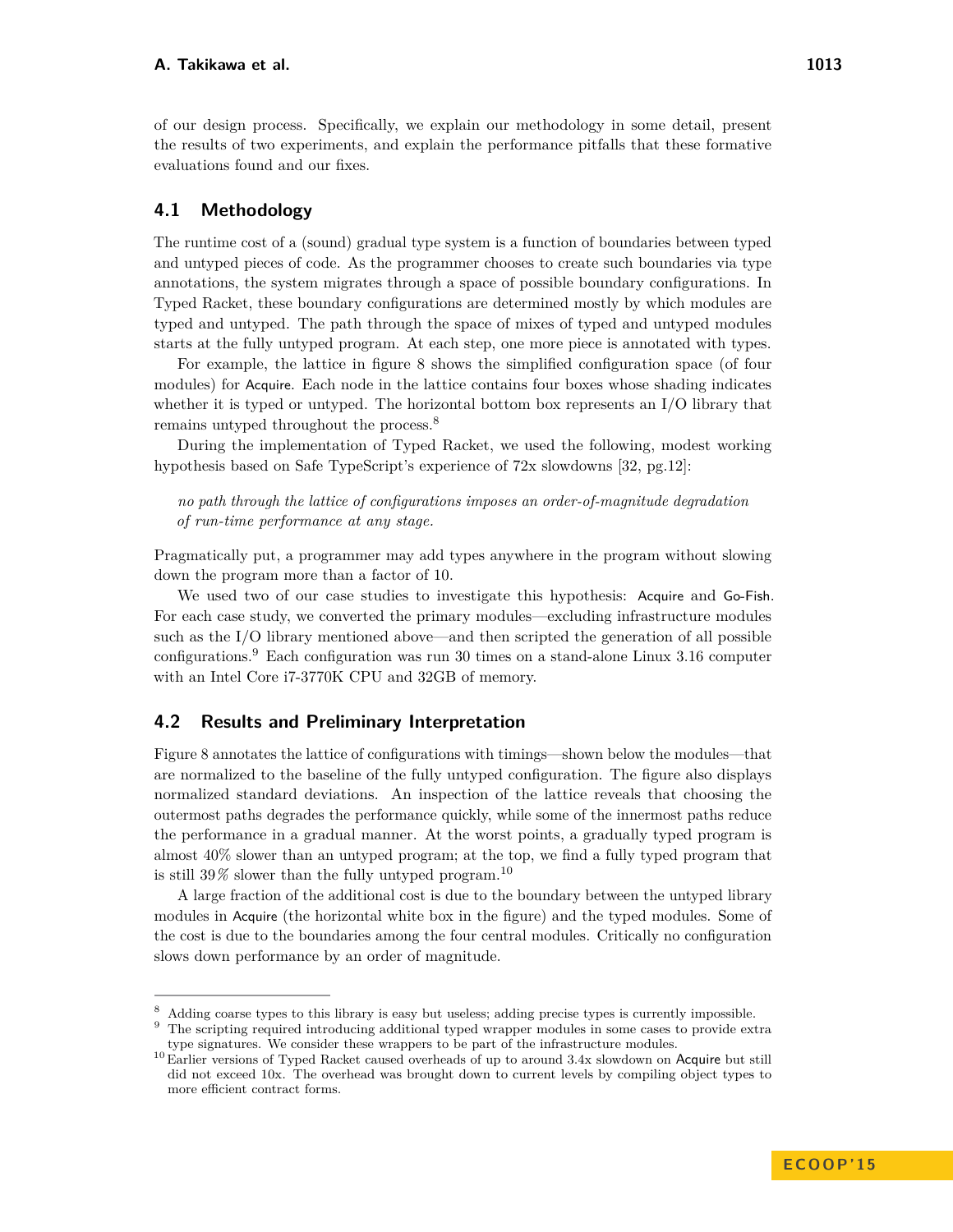<span id="page-15-0"></span>

Figure 8 Lattice results for Acquire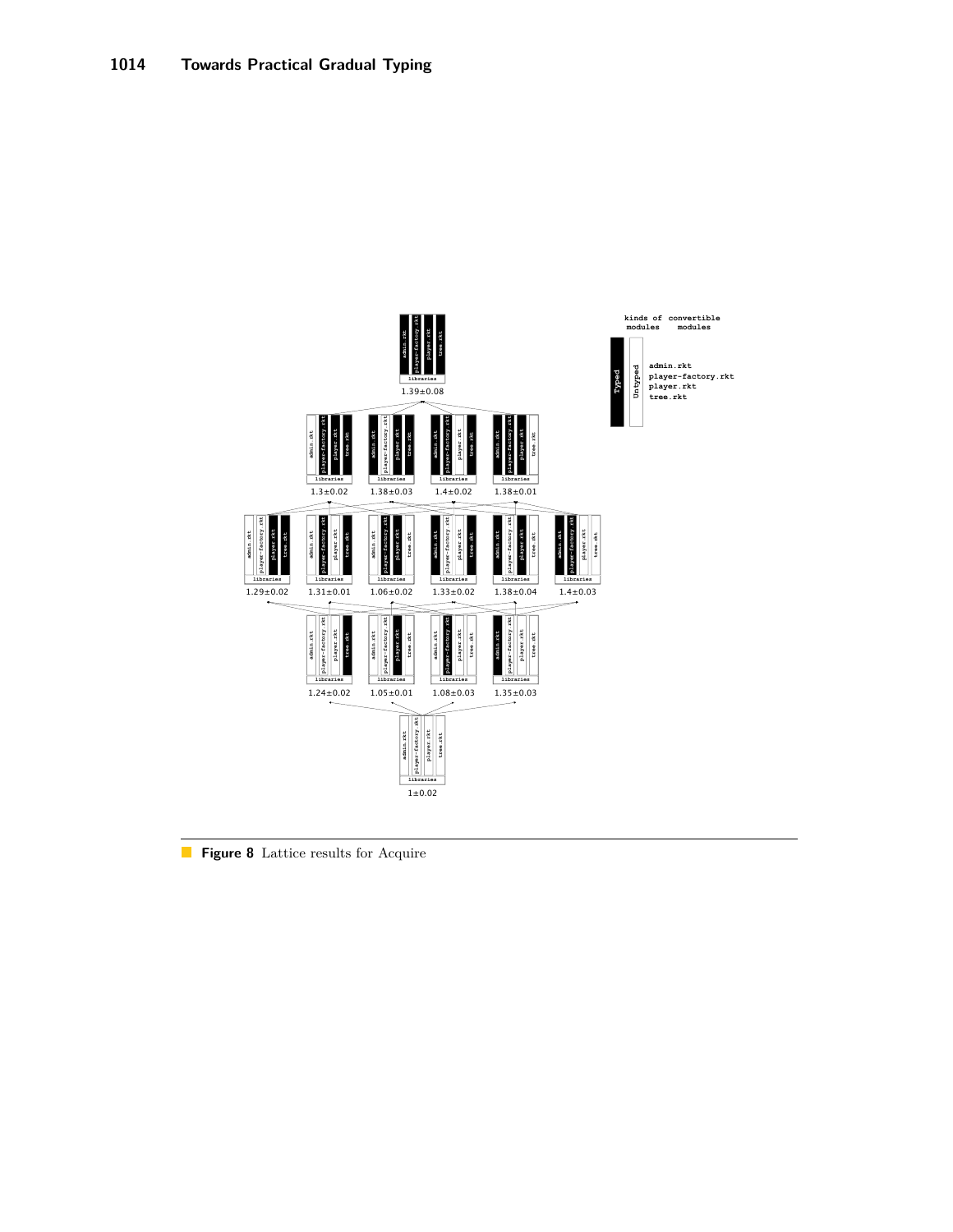<span id="page-16-0"></span>

Figure 9 Lattice results for Go-Fish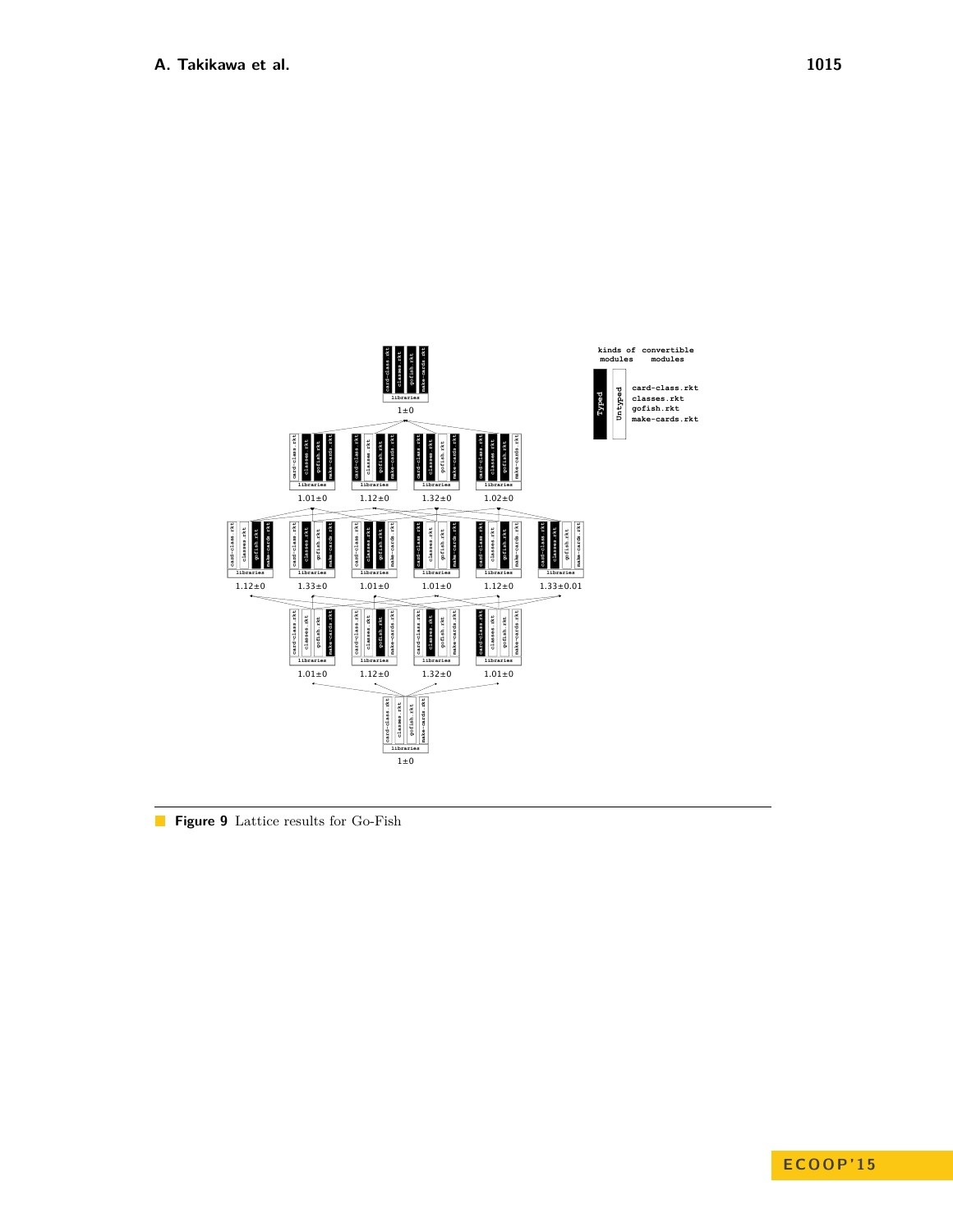#### **1016 Towards Practical Gradual Typing**

Figure [9](#page-16-0) collects the results of evaluating the lattice for the four modules<sup>[11](#page-17-1)</sup> in Go-Fish. Many paths from bottom to top go through only one point in which the performance degradation is worse than 10%. There is also a single path along which the overhead never exceeds 5%. In no case does the timing exceed 1.33x of the baseline. The lattice also shows which modules add costs when they are typed. For example, the lattice shows that the typed classes.rkt module adds significant overhead unless gofish.rkt is also typed.

#### <span id="page-17-0"></span>**4.3 Problems and Fixes**

The first implementation of OO support for Typed Racket falsifies even the modest working hypothesis, revealing a major problem in the language's run-time infrastructure. Concretely, running some configurations exhibits exponential degradation in performance, both in terms of space and time consumption. Indeed, some configurations no longer terminate. This section explains the problem and sketches how our second implementation of OO support for Typed Racket solves it. This solution is an implementation of principle (E) from figure [2.](#page-2-0)

As mentioned in [section 2.1,](#page-2-1) Typed Racket compiles types for module exports and imports into Racket's contracts so that untyped modules cannot violate the type invariants. For plain values, a contract just checks that the value conforms to the type. For higher-order values, e.g., objects and classes, the contract system wraps the value with a proxy value—called *chaperones* [45] in Racket—that interposes on all accesses and method calls. If the proxy wrapper discovers any bad behavior, it blames the module that agreed to the contract and violated it, which is critical because wrapped values can flow arbitrarily far away from the contract boundary before a violation shows up.

Given this background, the problem is easily explained. Every time a higher-order value flows from a typed module to an untyped one or vice versa, the run-time system wraps it with a proxy layer. A method call may add another layer because the method's signature may impose type invariants. If this boundary-crossing occurs in a loop, layers can quickly accumulate. The growth in layers is exponential with respect to the number of boundary crossings. In the worst case, each round-trip corresponds to a doubling in the number of layers, which explains the exponential consumption of space (wrappers) and time (interposition).

Figure [10](#page-18-0) illustrates the idea with a minimal example using a class with a single method; the example distills a problematic two-module fragment from Acquire. Method m in obj is defined and exported (to "B.rkt") with a recursive, higher-order contract—a common phenomenon in the object-oriented world where classes and objects refer to themselves. The expression (loop obj) kicks off the program, starting a loop that calls the method m on the object. While this loop uses a finite amount of space in the absence of contracts, the evaluation of (send obj  $m$  obj) applies the domain contract on  $m$  to the argument, which is obj including its sole method.

When the loop starts up, obj is already wrapped in one proxy layer due to bubble/c from contract-out. The domain contract of m wraps another layer around obj, which increases the number of chaperones to two. Once m returns obj, the range contract on m wraps a final layer around the object, increasing the number to three. For the next iteration, obj starts with three layers that enforce bubble/c. Since obj is *both* the target and the argument in (send obj m obj), each of the domain and range contracts are applied three times, once per

<span id="page-17-1"></span> $11$  We started out with five modules in the Go-Fish experiment but found that one module was never run—and thus did not affect the benchmark runtime—therefore we chose to keep it untyped to make the results clearer.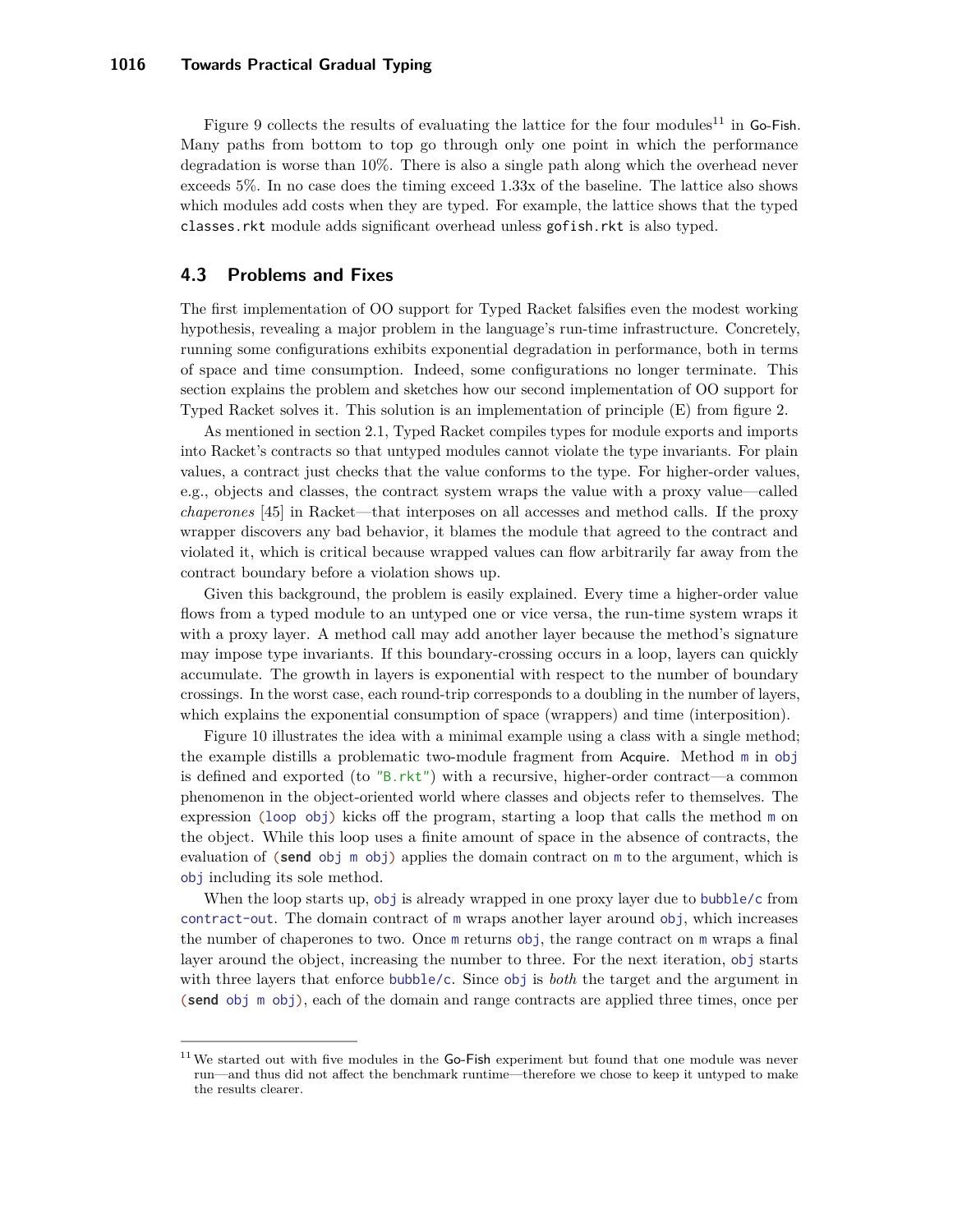<span id="page-18-0"></span>

| #lang racket ; B.rkt                                                  |  |  |  |  |
|-----------------------------------------------------------------------|--|--|--|--|
| ; The driver module, kicks off the                                    |  |  |  |  |
| ; problematic loop below                                              |  |  |  |  |
|                                                                       |  |  |  |  |
| $(object/c \ [m \ (-\nem) bubble/c \ bubble/c)])$ ) (require "A.rkt") |  |  |  |  |
|                                                                       |  |  |  |  |
| (define (loop obj)                                                    |  |  |  |  |
| $\left(\text{loop (send obi m obi)})\right)$                          |  |  |  |  |
|                                                                       |  |  |  |  |
| $(loop$ $obj)$                                                        |  |  |  |  |
|                                                                       |  |  |  |  |

**Figure 10** Exponential wrapping

existing layer. In short, the number of layers doubles to six. This doubling occurs on each iteration and thus causes exponential memory use.

Our revised implementation of TR solves this problem, loosely based on two theoretical investigations mentioned above. Concretely, Herman et al. [25] compile the contracts in their surface language to a Henglein-style coercion calculus, in which multiple levels of coercions can be eliminated—though without respect for blame information. Siek and Wadler [41] collapse layers of coercions into a representation that includes the greatest lower bound of all types involved in a sequence of wrappers—and thus preserve blame information. Although these theoretical solutions do not apply to Racket's contract system directly, the idea of collapsing layers is applicable to our system.

The current implementation of TR improves the first one in two regards. First, Racket's revised contract system checks whether an existing contract implies one that is about to be wrapped; if so and if the blame information is identical, the new wrapper is not created. Second, Racket's revised proxy mechanism allows dropping a layer in special cases. In particular, some proxies can be marked as containing only metadata with no interposition functions. The run-time system allows such proxy layers to be removed and replaced. By encoding blame information in these metadata proxies, it is possible to replace layers instead of adding redundant ones. This optimization currently works only for object contracts; we intend to generalize it for other language constructs in the future. Together these two changes removed all performance obstacles and enable the revised TR implementation to validate our modest performance hypothesis.

# **4.4 Threats to Validity**

Our formative performance evaluation suffers from some shortcomings that suggest it might not be representative for a summative evaluation. First, the experiments evaluate only the overhead of the contracts created by the typed-untyped boundary. Second, they ignore the overhead due to modifications of the program logic. If a programmer changes the code to accommodate the type checker or inserts a cast, the current evaluation attributes this cost to the typed/untyped boundaries.<sup>[12](#page-18-1)</sup> Third, our module boundaries may not be representative

<span id="page-18-1"></span><sup>&</sup>lt;sup>12</sup> The Go-Fish experiment runs in headless mode because casts in the GUI code are excessively expensive at the moment. We are investigating the cause.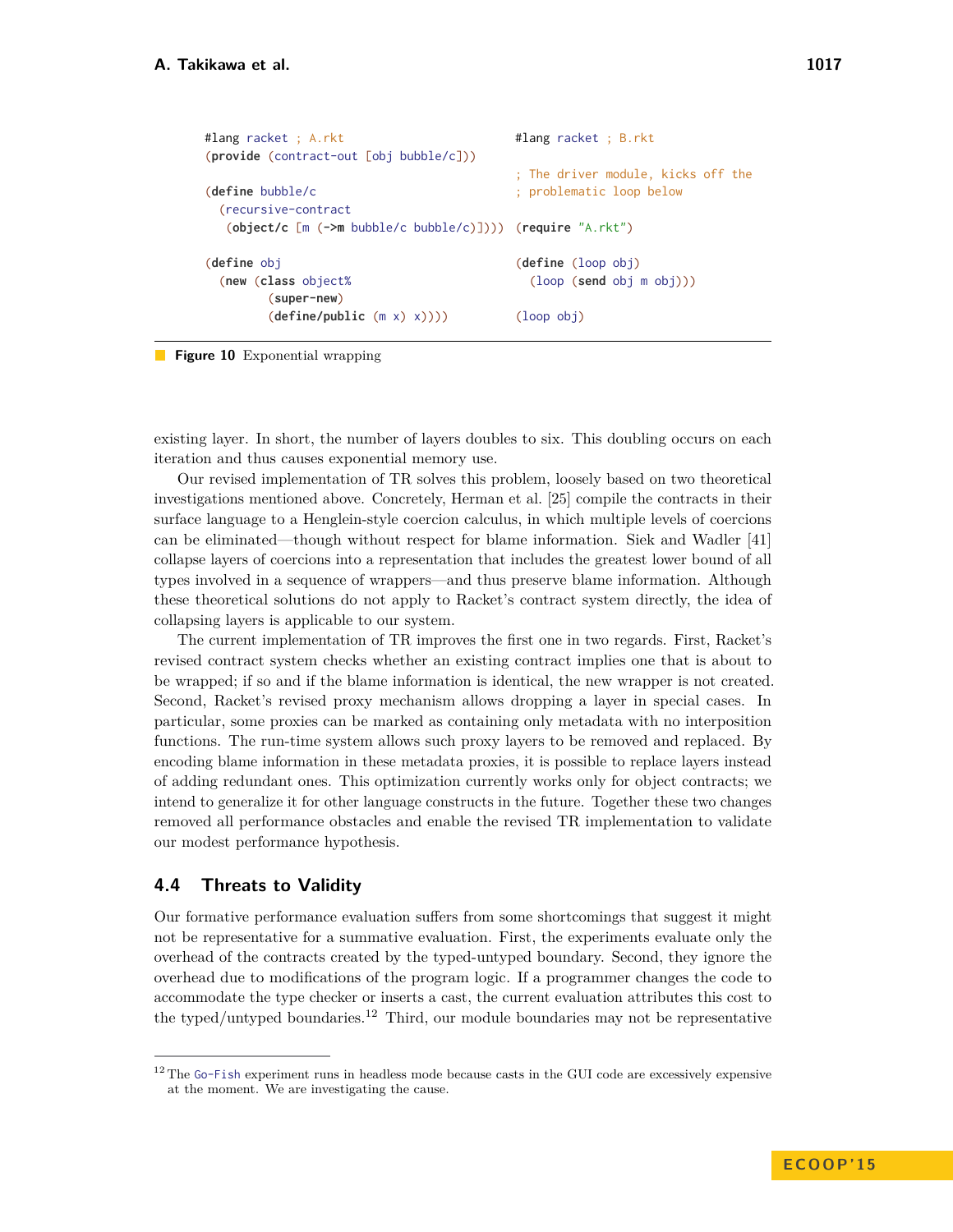because we merged some smaller modules (e.g., 10 lines of code) in the code bases into larger ones in order to reduce the lattice size. Since the lattice grows exponentially in the number of modules, exploring the full lattice would take too much time. Fourth, the top of the lattice does not correspond to a program in which every single module is exhaustively typed; infrastructure modules and difficult-to-type modules are left out. Finally, the experiments suffer from somewhat imprecise measurements. In particular, they execute untyped module in a typed/no-check mode, meaning the modules still load Typed Racket's run-time library.

# **5 Related Work**

Since this paper reports on the transition from theoretical calculi  $[4, 40, 46]$  to full-fledged, gradually typed object-oriented programming languages, this section focuses on implementation efforts of gradual type systems and on prior implementations of typed languages with flexible class composition.

# **5.1 Gradualtalk**

Typed Racket differs from Gradualtalk [3], a gradually typed dialect of Smalltalk, in two major ways. First, TR implements *macro*-level gradual typing using higher-order contracts as the enforcement mechanism at module boundaries. Meanwhile, Gradualtalk uses the *micro*level approach pioneered by Siek and Taha [39], meaning that Gradualtalk programmers can freely omit type annotations. When they do, Gradualtalk injects the value into the Dyn type and downcasts it from there later.

Second, Gradualtalk does not require row polymorphism because Smalltalk projects rarely use dynamic inheritance with mixins or similar features. Classes are declared statically. In contrast, TR necessarily places more emphasis on structural types and row polymorphism to support the numerous dynamic uses of inheritance in Racket.

Due to the differences in the fundamentals, Typed Racket and Gradualtalk's evaluations are necessarily dissimilar. The Gradualtalk evaluation consists of porting an impressive corpus of nearly 19k lines, with the largest typed component consisting of over 9k lines. These Gradualtalk components make significant use of the Dyn type, which we conjecture makes porting large numbers of lines easier than in Typed Racket, likely trading type precision. More precisely, for every difficult-to-type phrase, a programmer can use Dyn and avoid the hard work of developing a precise type; conversely, replacing uses of Dyn may trigger non-local program changes. Qualitatively, the difference in type precision manifests itself at run-time. With Dyn types, the dynamic portions may be deeply intertwined with typed portions and thus many more code paths may emit a coercion failure.

In addition, the flavor of ported components differs. Gradualtalk's evaluation includes the Kernel project, which contains the core classes of Smalltalk. Racket's use of classes in the core is limited to those few places where extensibility or GUI hierarchies are needed. Our case studies therefore focus on GUI programs or those, such as Markdown or DB, which are built for extensibility.

Concerning performance, the Gradualtalk evaluation does not consider the porting process as a whole. Allende et al. [4] do evaluate the performance of several cast insertion strategies using microbenchmarks.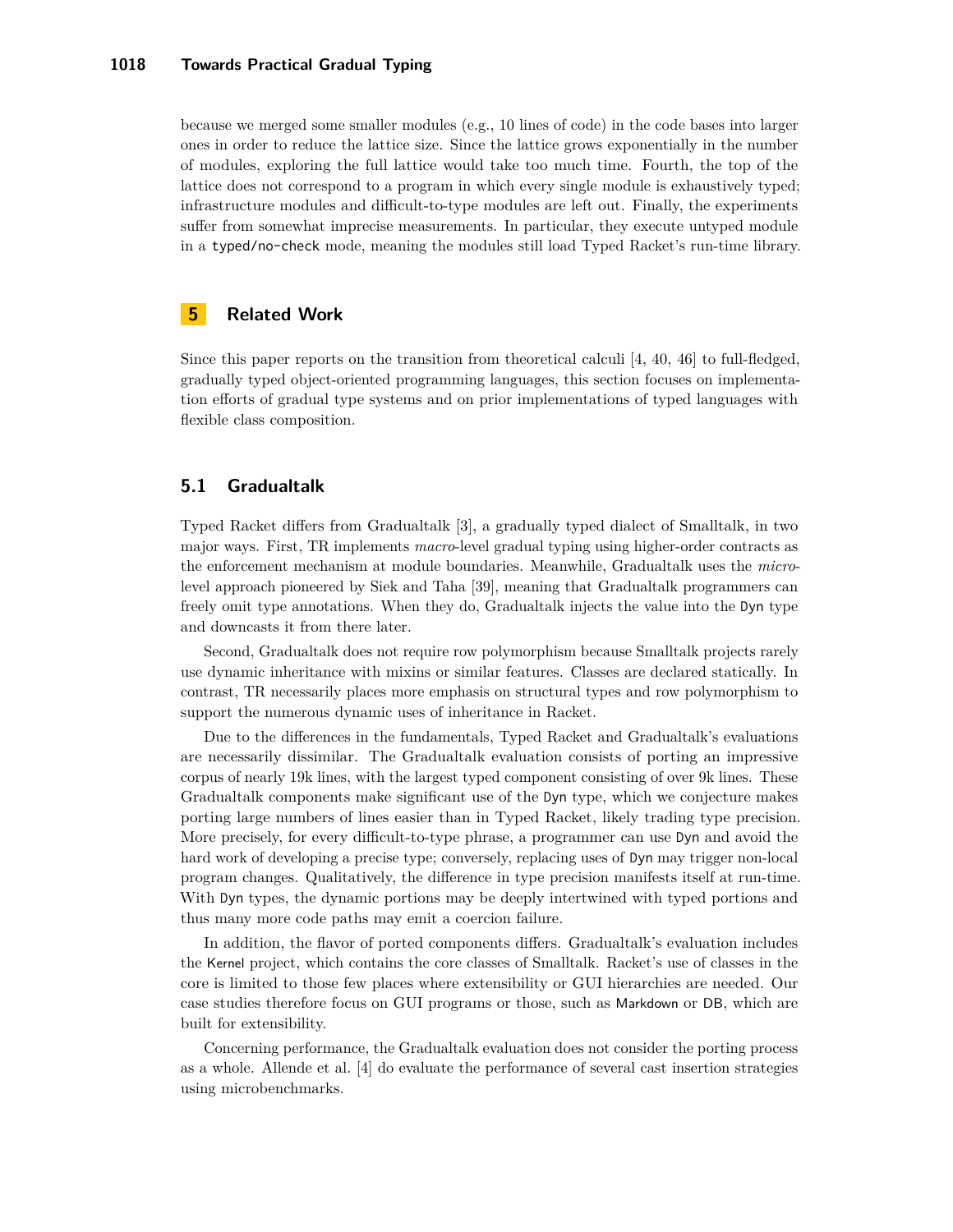#### **5.2 Reticulated Python**

Like Gradualtalk, Reticulated Python [52] (henceforth Reticulated) implements micro-level gradual typing with Dyn types. In an attempt to overcome performance problems, Reticulated implements three styles of cast semantics with different design tradeoffs. The *guarded* semantics is most similar to Typed Racket's use of proxy objects to implement higher-order casts. Unlike the latter, Reticulated uses "threesomes" to avoid repeated proxying. TR does not use "threesomes" because Racket's underlying contract language is more expressive than Reticulated's cast language. Furthermore, the runtime support for contracts (i.e., chaperones) enforces more stringent restrictions than Reticulated's proxies. Like TR, the Reticulated evaluation found that object identity posed a challenge for porting programs in the guarded semantics. The *monotonic* semantics [38] avoids proxying while maintaining blame, at the cost of potential extra errors when interacting with untyped code, but has not yet been fully evaluated in Reticulated.

For recursive type aliases, Reticulated uses a fixpoint computation over its class declarations to determine the recursive object types to substitute into class bodies [52, §2.1.3]. Meanwhile, TR's define-type allows the encoding of general mutual recursion between *any* type declarations.

Reticulated's mostly qualitative evaluation does not analyze performance concerns.

### **5.3 Thorn**

Instead of gradually layering typed reasoning on an untyped language, a designer may also choose to embed design elements of untyped languages in a statically-typed language. Notably, the Thorn language takes this approach to support flexible object-oriented programming via *like* types [7, 55]. The uses of a variable annotated with a like type are statically checked, but at run-time any value may flow into such variables. While Thorn's design goals include providing the "flexibility of dynamic languages," its design explicitly leaves out the "most dynamic features" such as dynamic class composition [55]. In contrast, we aim TR specifically at augmenting existing code bases, and thus it necessarily supports the dynamic features that are in use.

In addition, the goals of Typed Racket and Thorn differ in their treatment of blame and when run-time errors may occur. In TR, most run-time checks occur at module boundaries and thus most mismatches are signaled when a module is imported. Thus, if an untyped object imported with a type is missing any specified methods, the contract system immediately blames the untyped module. Thorn, on the other hand, checks method presence only when the object flows into an expression in which the method is used. Thus, a tradeoff is made between flexibility and immediate checking of specifications. Furthermore, Thorn provides no equivalent of blame tracking, trading precision of debugging information for performance.

# **5.4 Typescript and Hack**

Industrial designers of programming languages have started to adopt ideas from the gradual typing research community. In particular, both Typescript and Hack allow programmers to add types to programs in their respective base languages, JavaScript and PHP. These efforts, like Typed Racket, focus on supporting the idioms in the underlying languages such as traits—an alternative to mixins that emphasize horizontal composition—or prototypes. They make no effort, however, to put the interoperation of typed and untyped code on a sound footing.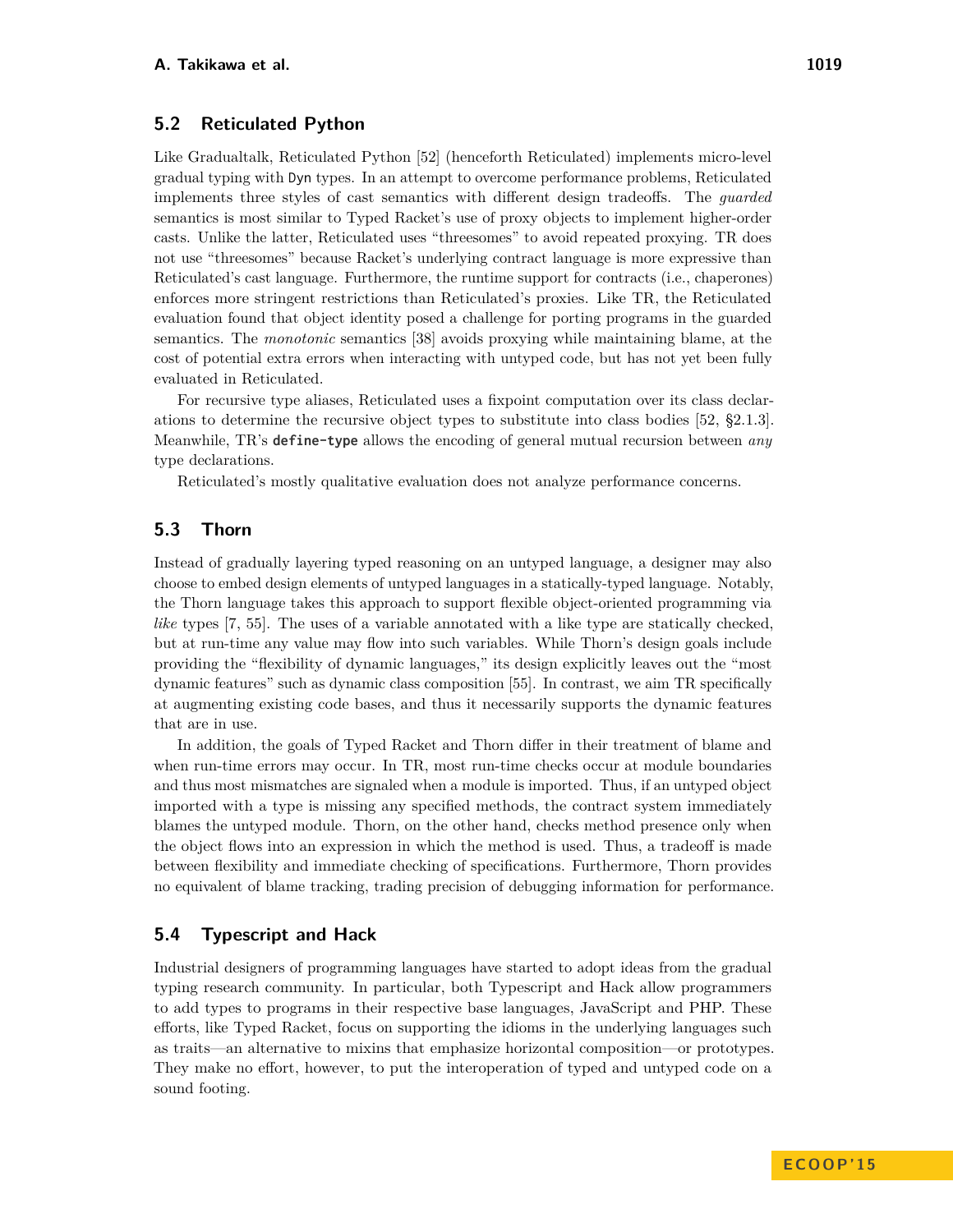Recently, Rastogi et al. [32] proposed Safe TypeScript, which enables safe interoperation for TypeScript. Their approach differs from Typed Racket in using run-time type information for casts whereas TR erases all types after compiling to contracts. Their performance evaluation measures the performance overhead of casts on several Octane benchmarks in two modes, with and without type annotations. Superficially, this is similar to testing TR in both the fully untyped (bottom) and fully typed (top) modes. However, they are not directly comparable because Safe TypeScript incurs a heavy (up to 72x) overhead with no type annotations while untyped Racket code does not incur any overhead until it interacts with a typed module.

# **5.5 Soft and Strong Type Systems for Dynamic Languages**

Type systems that accommodate reasoning for untyped programs have been proposed for many languages. Early work includes soft typing for Scheme [9, 13, 31, 54], polymorphic type inference for Scheme [24] based on the *dynamic typing* [23] formalism, the Strongtalk project [8] for statically-typed Smalltalk with mixins, and Marlow and Wadler [28]'s work on a type system for Erlang. These early proposals do not support interoperation as defined by gradual typing. In soft-typing, run-time checks are inserted where the type system cannot reason with the given rules. The checks come without blame. Strongtalk provides an idiomatic type system for Smalltalk, but offers only "downward compatibility" [8] (i.e., Strongtalk code elaborates to valid Smalltalk). The elaboration is not sound for interoperation with Smalltalk in the sense of gradual typing. Several ideas used in Strongtalk, e.g., "brands" and "protocols", are relevant for future extensions to Typed Racket such as nominal typing and more concise types.

More recently, several designs in this space use a variety of techniques such as type inference, dependent types, and refinement types to support idioms in dynamically-typed programs. DRuby [20] uses type inference to discover types errors in Ruby programs and inserts run-time checks if the programmer supplies type annotations. Dependent JavaScript [10] supports JavaScript idioms found in real world programs through the use of dependent types with a refinement logic, off-loading some of the reasoning to an SMT solver. While these systems are not gradually-typed, their techniques will be helpful for future improvements to gradual typing of objects.

# **5.6 Types for Mixins and First-class Classes**

Our work is inspired by a long line of research on semantics and type systems for mixins and objects. The literature on mixins has focused on class-based languages, many inspired by Java or Smalltalk. In the object world, classes are encoded as syntactic sugar as in the  $\sigma$ -calculus [1] or ML-ART [34].

Many models of mixins or first-class classes have been proposed for Java-like languages: Flatt et al. [17]'s MixinJava, Ancona et al. [6]'s Jam, McDirmid et al. [30]'s Jiazzi, Allen et al. [2]'s MixGen, Kamina and Tamai [27]'s McJava, and Servetto and Zucca [37]'s MetaFJig. Other designs instead provide *traits* [35, 42], which emphasize non-linear composition using rich operations on trait members. OCaml's addition of first-class modules [19] enables a kind of run-time class composition as well. These designs all provide flexible class composition, but typically do not provide the ability to compose classes at run-time.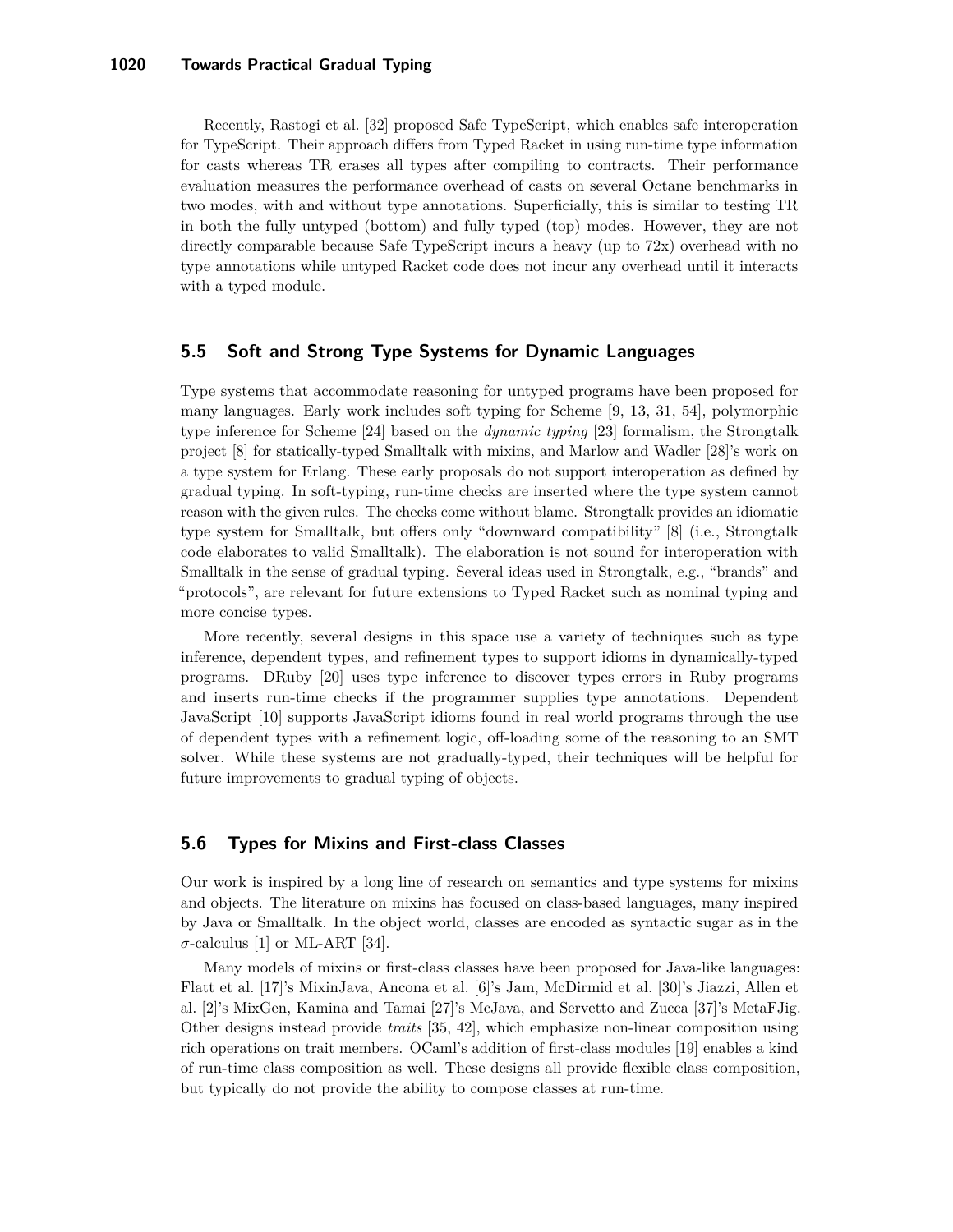#### **6 Lessons Learned and Future Work**

This paper explains what it takes to turn a theoretical calculus of gradual typing into a full-fledged object-oriented language that respects pre-existing constraints, especially dynamic class composition idioms. The key insights are the theoretical and practical design principles that are applicable across the board. In addition, the paper introduces a novel performance evaluation framework for gradual typing. While the performance results are restricted to the formative part of our design work, they have confirmed a long-held belief among researchers in the community; no other gradual typing project has reported anything comparable. The current implementation of TR owes its shape to negative results from this evaluation.

Our work suggests two kinds of future efforts. First, we need to scale up the formative performance evaluation to a summative one that uses a variety of programs. We also intend to use the framework on a different gradually typed language, e.g., Reticulated Python, that takes a micro-level approach to gradual typing. Doing so will confirm that this approach is useful across the board. Second, the performance framework also suggests that programmers need tailored performance-measuring tools that help them find a path from slow-performing configurations to better ones. For Typed Racket, we intend to investigate the use of profiling techniques [43] that pinpoint the most expensive boundaries so that programmers can eliminate those first.

**Acknowledgments** The authors wish to thank Leif Andersen, Ben Greenman, and Vincent St-Amour for their comments on early drafts and for discussions about the research itself. We also thank the anonymous reviewers for their feedback.

The work was partially supported by a DARPA grant at Northeastern and Utah, an NSA grant at Indiana, and several NSF grants at all four sites.

#### **References**

- **1** M. Abadi and L. Cardelli. A Theory of Objects. Springer-Verlag, 1996.
- **2** E. Allen, J. Bannet, and R. Cartwright. A First-class Approach to Genericity. In *Proc. OOPSLA*, pp. 96–114, 2003.
- **3** E. Allende, O. Callaú, J. Fabry, É. Tanter, and M. Denker. Gradual typing for Smalltalk. *Science of Computer Programming*, 2013.
- **4** E. Allende, J. Fabry, and É. Tanter. Cast Insertion Strategies for Gradually-Typed Objects. In *Proc. DLS*, pp. 27–36, 2013.
- **5** J. An, A. Chaudhuri, J. S. Foster, and M. Hicks. Dynamic Inference of Static Types for Ruby. In *Proc. POPL*, pp. 459–472, 2011.
- **6** D. Ancona, G. Lagorio, and E. Zucca. Jam A Smooth Extension of Java with Mixins. In *Proc. ESOP*, pp. 154–178, 2000.
- **7** B. Bloom, J. Field, N. Nystrom, J. Östlund, G. Richards, R. Strniša, J. Vitek, and T. Wrigstad. Thorn: Robust, Concurrent, Extensible Scripting on the JVM. In *Proc. OOPSLA*, pp. 117–136, 2009.
- **8** G. Bracha and D. Griswold. Strongtalk: Typechecking Smalltalk in a Production Environment. In *Proc. OOPSLA*, pp. 215–230, 1993.
- **9** R. Cartwright and M. Fagan. Soft Typing. In *Proc. PLDI*, pp. 278–292, 1991.
- **10** R. Chugh, D. Herman, and R. Jhala. Dependent Types for JavaScript. In *Proc. OOPSLA*, pp. 587–606, 2012.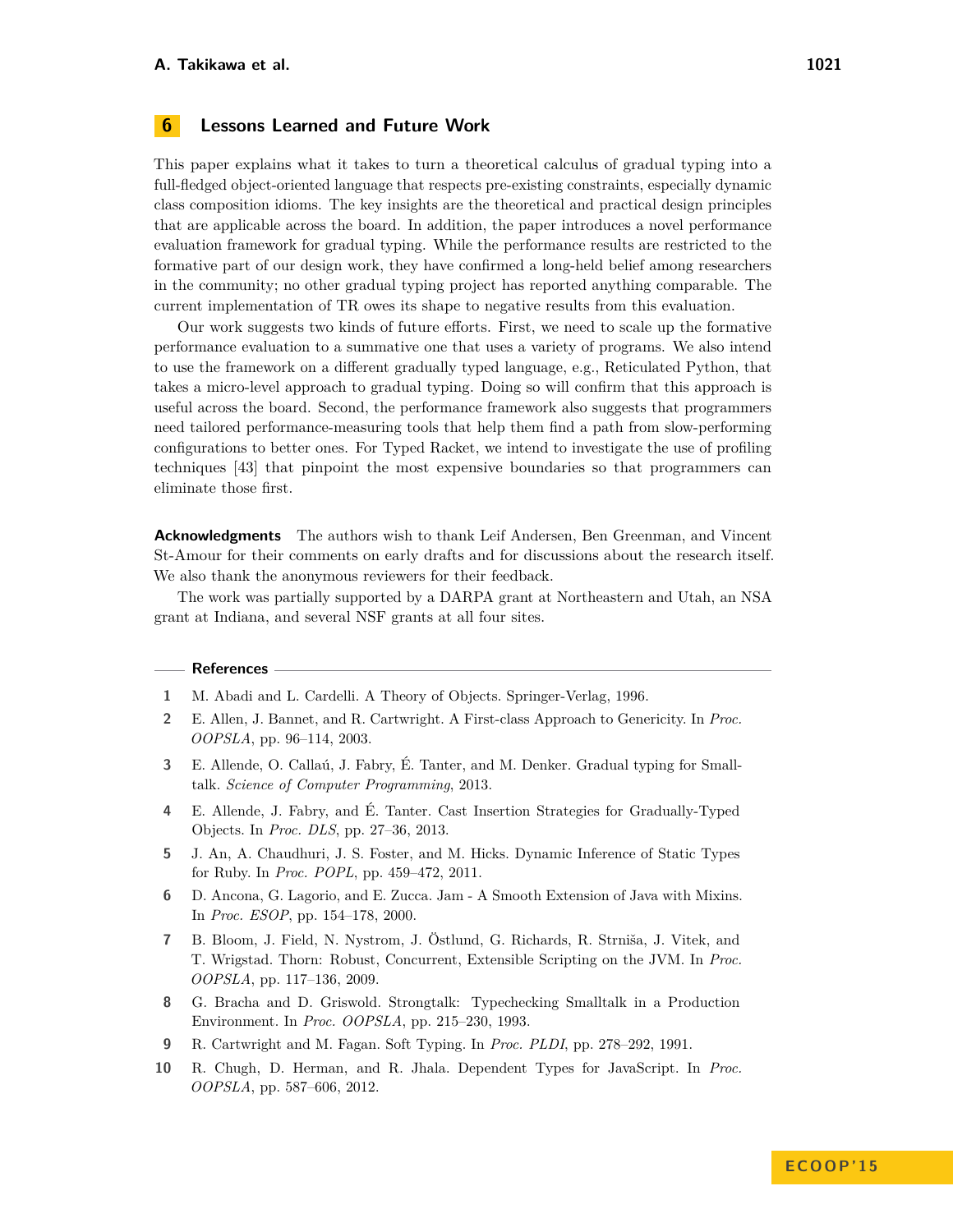- **11** R. L. Constable and N. P. Mendler. Recursive Definitions in Type Theory. Cornell University, TR 85-659, 1985.
- **12** M. Felleisen, R. B. Findler, M. Flatt, and S. Krishnamurthi. A Functional I/O System (or Fun for Freshman Kids). In *Proc. ICFP*, pp. 47–58, 2009.
- **13** C. Flanagan, M. Flatt, S. Krishnamurthi, S. Weirich, and M. Felleisen. Catching bugs in the web of program invariants. In *Proc. PLDI*, pp. 23–32, 1996.
- **14** M. Flatt, E. Barzilay, and R. B. Findler. Scribble: Closing the Book on Ad Hoc Documentation Tools. In *Proc. ICFP*, pp. 109–120, 2009.
- **15** M. Flatt, R. B. Findler, S. Krishnamurthi, and M. Felleisen. Programming Languages as Operating Systems (or Revenge of the Son of the Lisp Machine). In *Proc. ICFP*, pp. 138–147, 1999.
- **16** M. Flatt, R. B. Findler, and M. Felleisen. Scheme with Classes, Mixins, and Traits. In *Proc. APLAS*, pp. 270–289, 2006.
- **17** M. Flatt, S. Krishnamurthi, and M. Felleisen. Classes and Mixins. In *Proc. POPL*, pp. 171–183, 1998.
- **18** M. Flatt and PLT. Reference: Racket. PLT Inc., PLT-TR-2010-1, 2010. [http:](http://racket-lang.org/tr1/) [//racket-lang.org/tr1/](http://racket-lang.org/tr1/)
- **19** A. Frisch and J. Garrique. First-class Modules and Composable Signatures in Objective Caml 3.12. In *Proc. ML Workshop*, 2010.
- **20** M. Furr, J. An, J. S. Foster, and M. Hicks. Static Type Inference for Ruby. In *Proc. SAC*, pp. 1859–1866, 2009.
- **21** M. Greenberg. Space-Efficient Manifest Contracts. In *Proc. POPL*, pp. 181–194, 2015.
- **22** S. Hanenberg, S. Kleinschmager, R. Robbes, É. Tanter, and A. Stefik. An Empirical Study on the Impact of Static Typing on Software Maintainability. *Empirical Software Engineering*, pp. 1–48, 2013.
- **23** F. Henglein. Dynamic Typing: Syntax and Proof Theory. *Science of Computer Programming* 22(3), pp. 197–230, 1994.
- **24** F. Henglein and J. Rehof. Safe Polymorphic Type Inference for a Dynamically Typed Language: Translating Scheme to ML. In *Proc. FPCA*, pp. 192–203, 1995.
- **25** D. Herman, A. Tomb, and C. Flanagan. Space-efficient Gradual Typing. *HOSC* 23(2), pp. 167–189, 2010.
- **26** L. Ina and A. Igarashi. Gradual Typing for Generics. In *Proc. OOPSLA*, pp. 609–624, 2011.
- **27** T. Kamina and T. Tamai. McJava A Design and Implementation of Java with Mixin-Types. In *Proc. APLAS*, pp. 398–414, 2004.
- **28** S. Marlow and P. Wadler. A Practical Subtyping System for Erlang. In *Proc. ICFP*, pp. 136–149, 1997.
- **29** J. Matthews and R. B. Findler. Operational Semantics for Multi-Language Programs. *TOPLAS* 31(3), pp. 12:1–12:44, 2009.
- **30** S. McDirmid, M. Flatt, and W. C. Hsleh. Jiazzi: New-Age Components for Old-Fashioned Java. In *Proc. OOPSLA*, pp. 211–222, 2001.
- **31** P. Meunier, R. B. Findler, and M. Felleisen. Modular Set-Based Analysis from Contracts. In *Proc. POPL*, pp. 218–231, 2006.
- **32** A. Rastogi, N. Swamy, C. Fournet, G. Bierman, and P. Vekris. Safe & Efficient Gradual Typing for TypeScript. In *Proc. POPL*, pp. 167–180, 2015.
- **33** B. M. Ren, J. Toman, T. S. Strickland, and J. S. Foster. The Ruby Type Checker. In *Proc. SAC*, pp. 1565–1572, 2013.